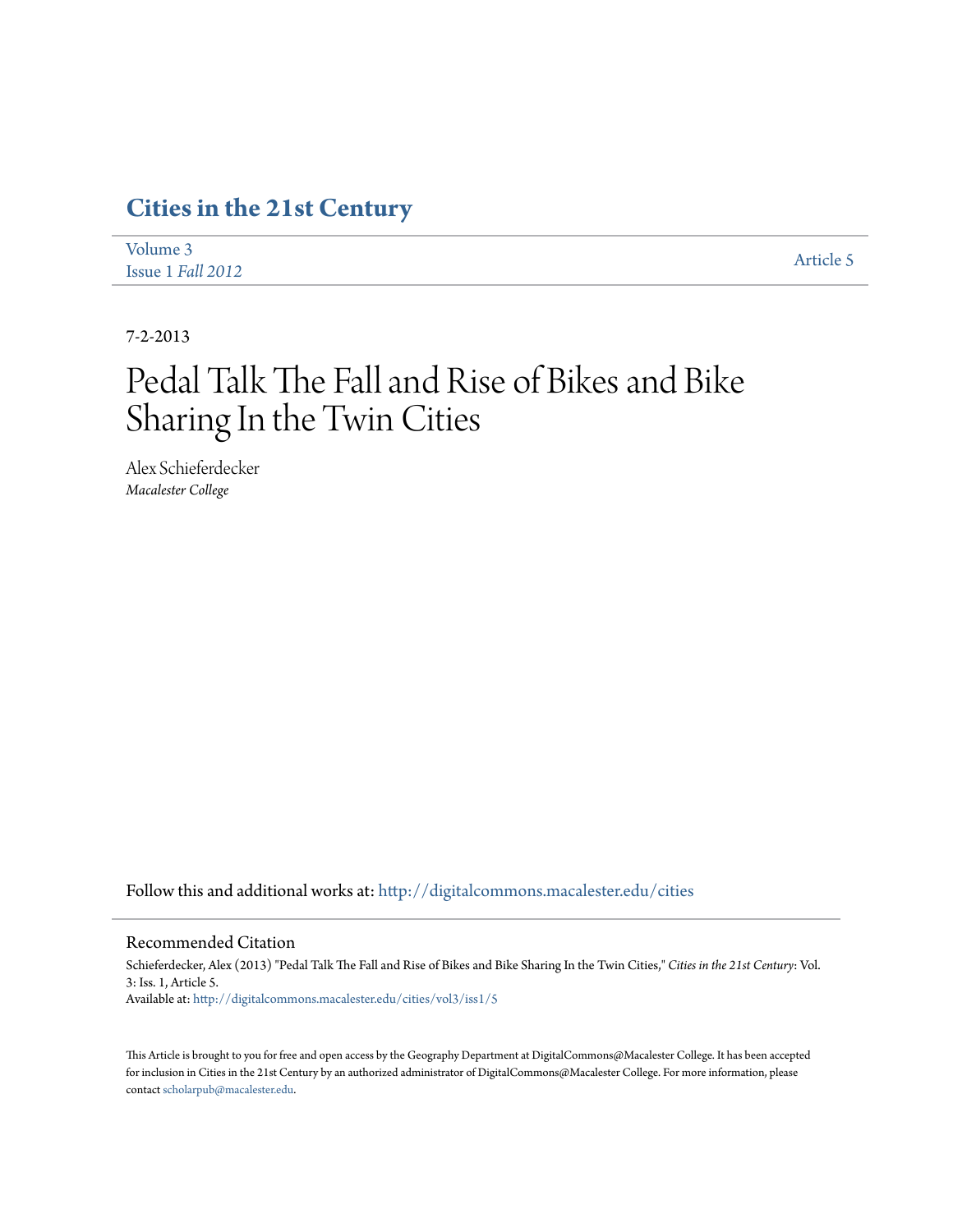#### **Pedal Talk**

The Fall and Rise of Bikes and Bike Sharing In the Twin Cities

Alex Schieferdecker

#### Macalester College

 On a chilly March morning in 2012, a truck sped through the Twin Cities of Minneapolis and Saint Paul, Minnesota. In the back of the truck sat three distinctive green bikes and 15,000 pounds of ice cut into rectangular blocks. Working to beat the morning rush, a couple of workers offloaded the first bike on the Nicolette pedestrian mall in downtown Minneapolis, then piled the blocks around the bike, completely trapping it in ice. In the Uptown neighborhood, they hurriedly repeated the process with the second bike . Not long after, they entombed the third bike at Rice Park in downtown Saint Paul. Mission accomplished, these mysterious figures drove off, mixing with the rush hour crowd.

 The odd spectacle of the green bikes trapped in ice got attention, with coverage on local news and plenty of curious inspection from passersby. But there was nothing tremendously weird or revolutionary about this publicity stunt. The residents of these two northern midwest cities were more than familiar with ice, and with the bikes inside.

 The clunky, lime green bikes were just about to start their third season on Twin Cities streets. Launched in June of 2010, Nice Ride Minnesota was an immediate success. The initial season (Nice Ride shuts down through the course of the Minnesota winter) logged over 100,000 rides despite beginning midway through the summer (Vars 2010). The following year, the system saw over 200,000 rides (Abbey 2011). The management of Nice Ride and their financial backers, including the City of Minneapolis and Blue Cross Blue Shield of Minnesota were thrilled with the results and planned to grow the program. For the second season, the system had added

## Pedal Talk 1

1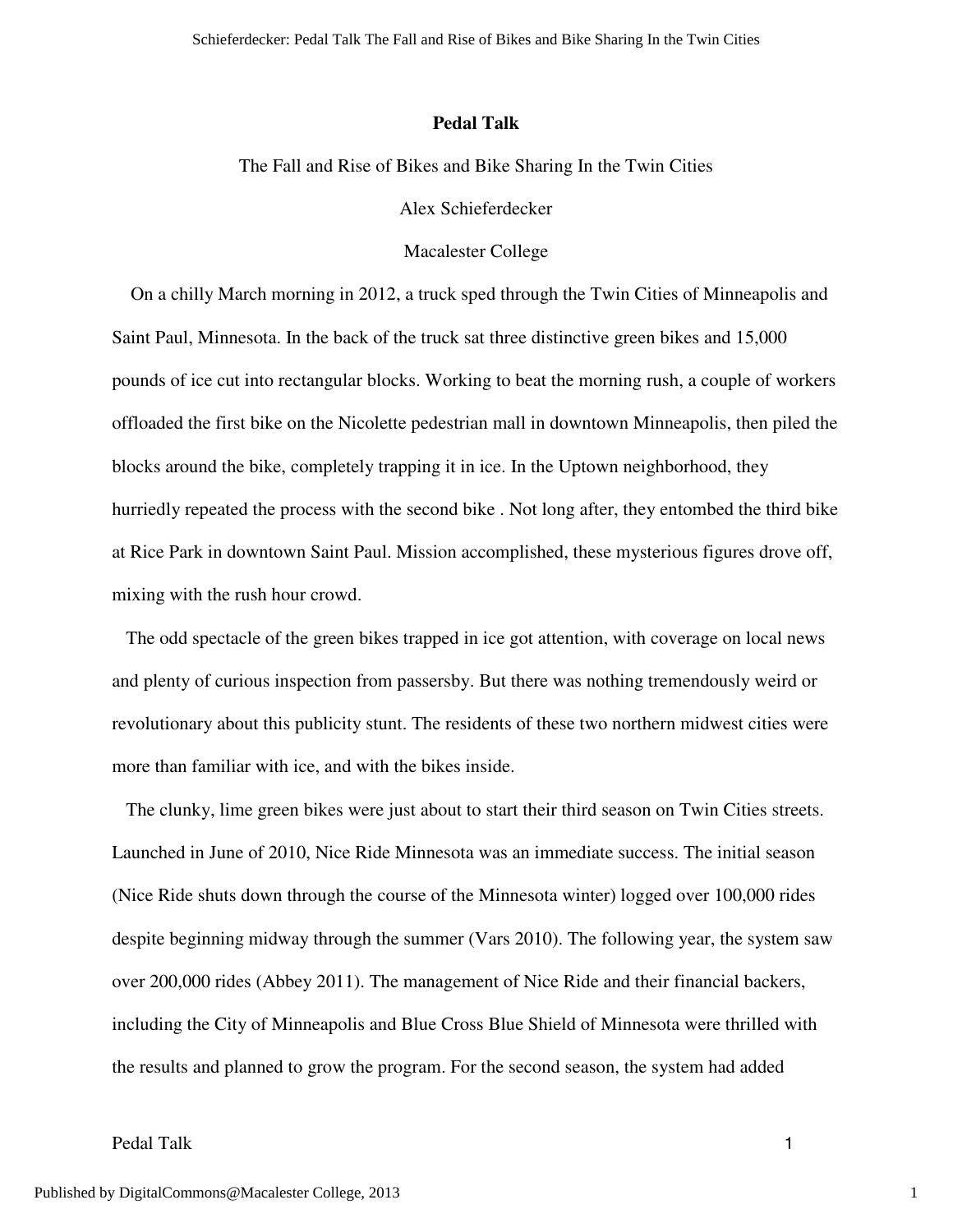stations and bikes in Minneapolis. For the third, the group was poised to expand into Saint Paul. As the ice-bound bikes slowly melted throughout that Monday in March, they sent a message to those who saw them on the street or on tv.

"We're back, and we're here to stay."

 When Nice Ride MN started in downtown Minneapolis, it was just the second major American city and the third on the continent to start such a system. Only Montreal's year-old *BIXI Montreal*, and Denver's *Denver B-Cycle* were out there for comparison. Washington D.C. was lagging just a bit behind, prepared to launch that September. It was an ambitious and potentially risky policy. There were essentially no case studies of bike sharing that hadn't ended badly. A pioneering system in Paris, the inspiration for Minneapolis—as well as Montreal and Denver had seen nearly 80% of its initial 20,000 bike fleet stolen or damaged (Erlanger and Baume 2009). Critics also had local ammunition. A popular model of bike sharing known as 'Yellow Bike' had been rolled out a little over a decade earlier in Saint Paul. The project ended in just three years after nearly 100% rates of bike attrition, creating a public conception of bike share as a fool's errand. What was to stop the new bikes from ending up repainted in private ownership? Or strewn in parts along the road? Or at the bottom of the Mississippi? Many Twin Cities residents asked; "didn't we try this already?"

 One commenter on the Nice Ride website exemplified the general feeling of distrust among some local residents towards the new program. "When this program is finally ended all these green bikes should be hauled over to the Cedar Square West development... and parked in the courtyard as a permanent display. That area could be used as a repository of government funded failures, a kind of junkyard museum of Progressive nonsense," (One-Eyed-Jacks 2010).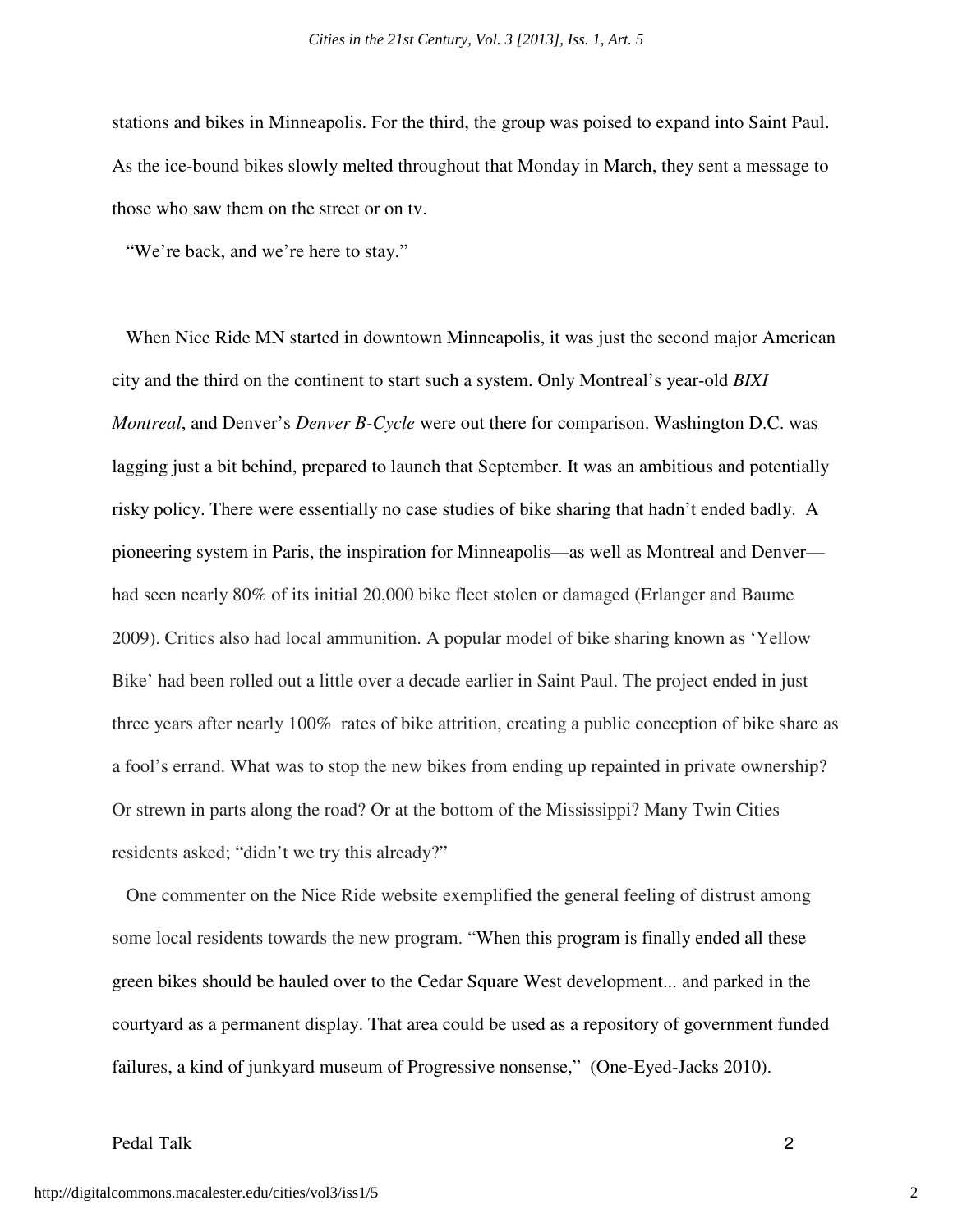Just two years later, these criticisms seem laughable. In the Twin Cities, bike sharing has advanced in leaps and bounds. For Nice Ride, 592,392 rides have been taken in two and a half seasons, with nearly 275,000 coming in the past year (Vars 2010, Abbey 2011, @niceridemn 2012). In that time, just four bikes have gone missing, and one was later checked back in—the next year. The system has expanded every season, and plans to grow again in 2013 (Williams 2012). While Nice Ride's reign as the nation's largest system lasted only until Washington got into the game in the fall of 2010, the system remains in hot pursuit. The system uses over 1,300 bikes and had 145 stations in 2012. In the inner city, the distinctive green bikes with blue wheel covers standing smartly at attention on street corners are hard to miss.

 But if Nice Ride has started off with a bang in the Twin Cities, it's nothing compared to the explosion of bike sharing across the country, and the world. It has been estimated that there are now over 300 bike sharing systems in cities big and small around the globe (Sood 2011). Before 2007, that number was almost certainly less than 20. That year, the socialist mayor of Paris, Bertrand Delanoë, started the Vélib program. Despite the early issues with vandalism and theft, between 50,000 to 150,000 rentals were reported every day in 2009, sometimes matching Nice Ride's entire introductory year effort in just 24 hours (Erlanger and Baume 2009). The system's eye-catching success was a revolution in urban transportation. Across Europe, bike sharing bloomed. Today, it's hard to find a major European city without an extensive bike sharing system.

 In 2009 the Parisian ideal crossed the Atlantic Ocean to Montréal, and in the new world, it experienced a second explosion. The Public Bike System Company was the entity created to develop the new Montréal system. It largely copied the Paris model and achieved immediate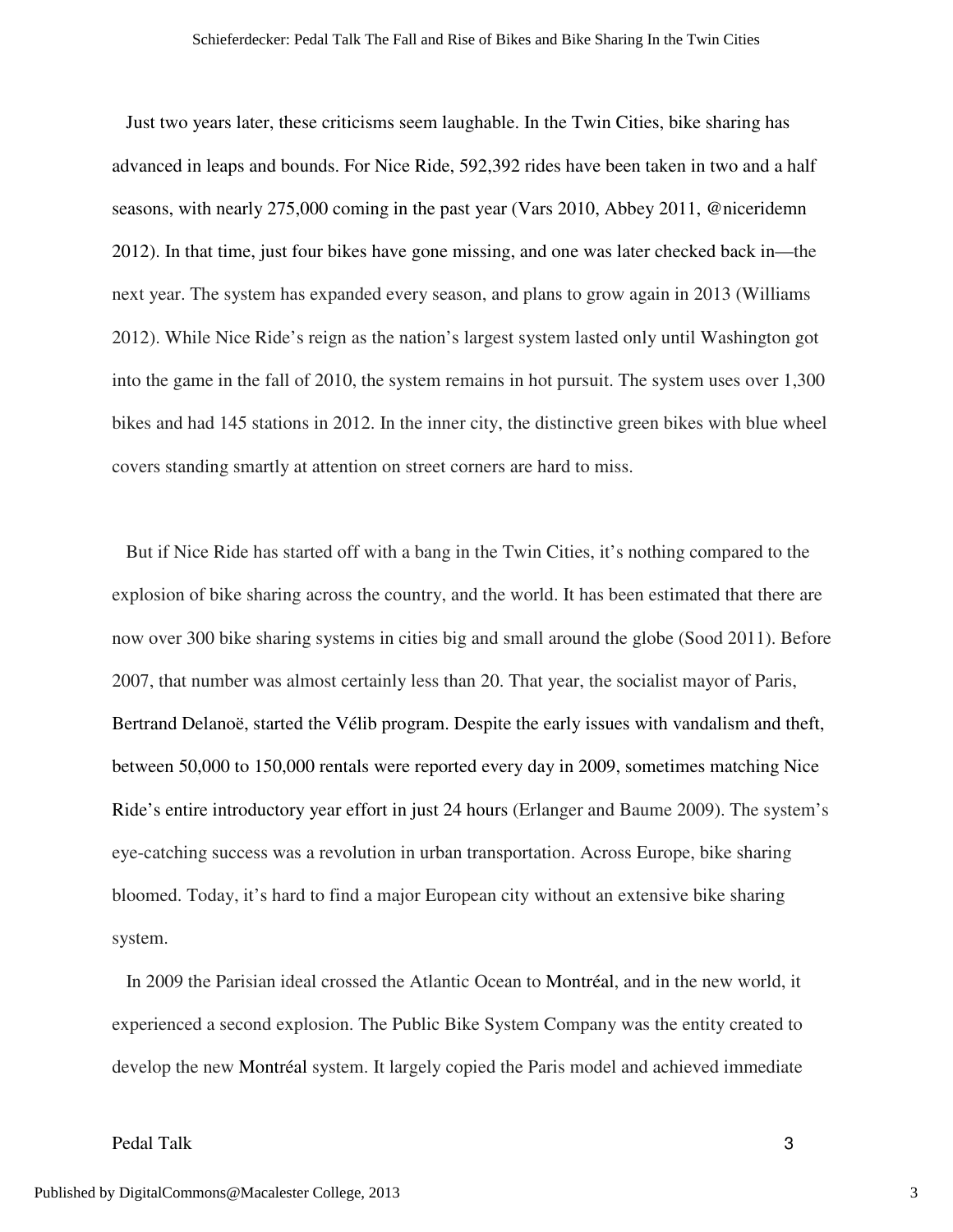success and acceptance. But it also synthesized several key innovations (discussed later) in bike sharing technology, which made the idea significantly more palatable to cities without socialists in control. This North American model became known as BIXI, and it provides all the benefits of bike share with significantly less risk in terms of theft and vandalism. Mayors across the continent, including R.T. Rybak of Minneapolis, took note.

 Montréal, Minneapolis, Denver and Washington led the pack. But in the last couple years, Boston, Charlotte, Chattanooga, Madison, Miami, Ottawa, San Antonio, and Toronto have all begun their own efforts. In early 2013, New York City will join the movement, launching a titanic system sponsored by CitiBank that will immediately become the largest in the Americas, with 600 stations and 10,000 bikes.

 In just three years, bike sharing in the Americas has gone from a failed utopian project to an urban living revolution that shows no signs of losing steam. It has matured in a tremendously quick time. As you read this, bike sharing systems across the hemisphere are converting new users and changing the fabric of inner city neighborhoods (Pucher, Buehler, and Seinen 2011).

 While the phenomenon of bike sharing spreads, it's worthwhile to ease up on the pedals for a moment and consider how we came to this point. The questions guiding my research and this essay on bike sharing split into two themes. First—how does bike sharing work? How do the new waves of bike sharing systems avoid the problems of the past? How do they change cities? How are they economically sustainable?

 The second—how does bike sharing work *for us*? Why bike sharing in the first place? How does bike sharing advance the goals of environmental sustainability? How does bike sharing advance the goals of social sustainability? How does the new model of bike sharing serve the citizens better than those that came before?

## Pedal Talk 4

4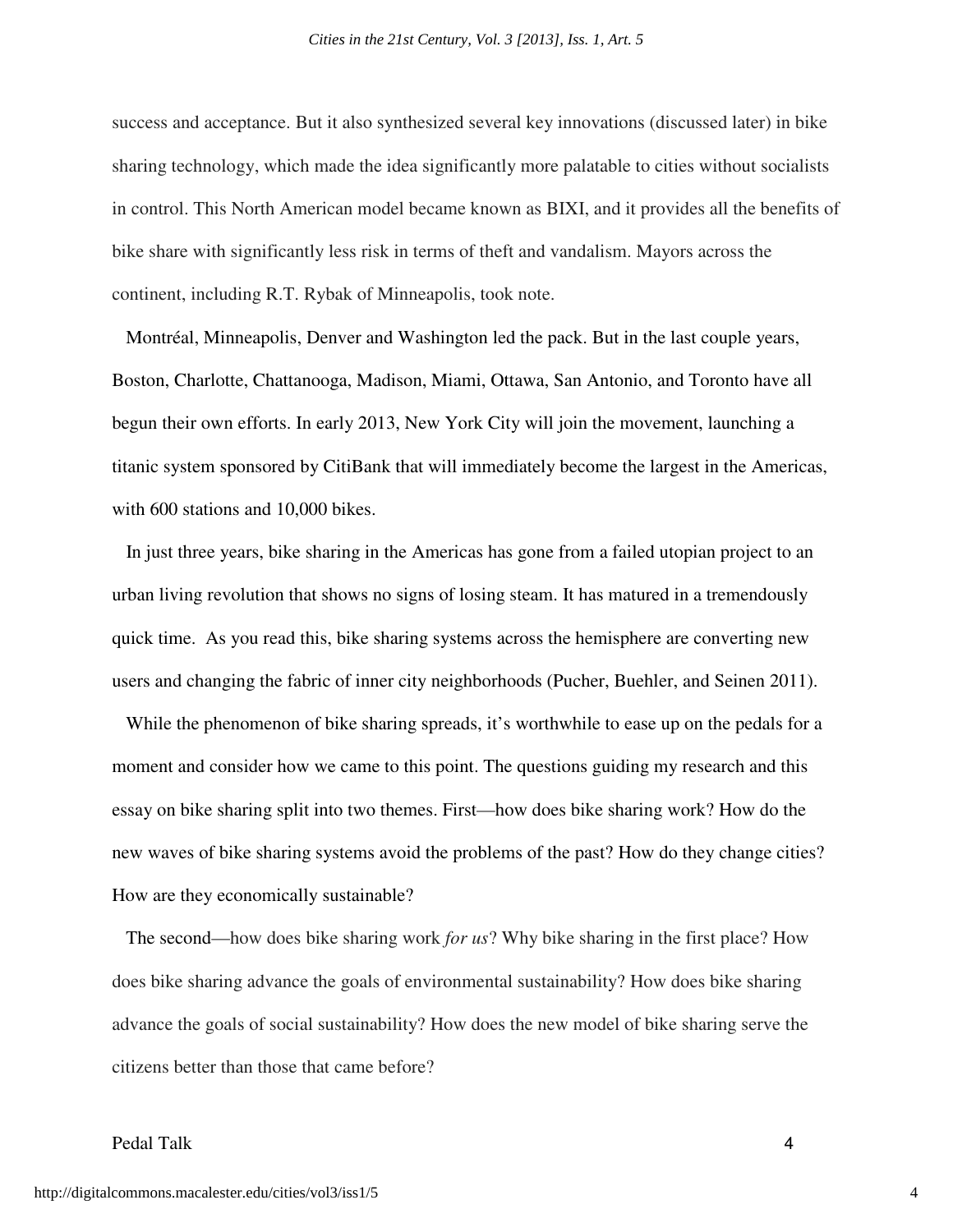#### **Method**

 I've used the term 'sustainability' deliberately in the preceding paragraphs. Bike share is usually understood as a sustainability initiative. Sustainability is a big and broad concept. In 1987, the World Commission on Environment and Development produced a report entitled *Our Common Future*, which coined the term 'sustainable development' and launched the idea of 'sustainability' into the mainstream. The commission was led by the Prime Minister of Norway, Gro Harlem Brundtland, and their final report is usually referred to as 'The Brundtland Report'. This document laid out the idea of sustainability to a global audience. It argued that sustainability must be understood in three parts; economic, environmental, and social, and that pursuit of all parts is necessary to preserving our species' future on this planet (WCED 1987). Economic sustainability means the ability of global capitalism to continue to produce goods and services. Environmental sustainability is the ability of the environment to survive human interference and to continue to provide natural resources. Social sustainability is often the most overlooked, and it frequently is believed to run headlong into economic sustainability. It refers to the ability for society to provide opportunity for all citizens, and a decent life even for those who struggle.

 Choosing to look at bike share from a sustainability perspective is a fairly intuitive call to make. City biking is one plank in the platform being pushed around the world by advocates who explicitly make sustainability their focus. On Nice Ride's website, a few of the given reasons for participating in the system leave no doubt that this is the case in Minneapolis;

> *"Avoiding vehicular congestion" "Reducing our carbon footprint" "Less dependence on fossil fuels". (Nice Ride – About, 2012)*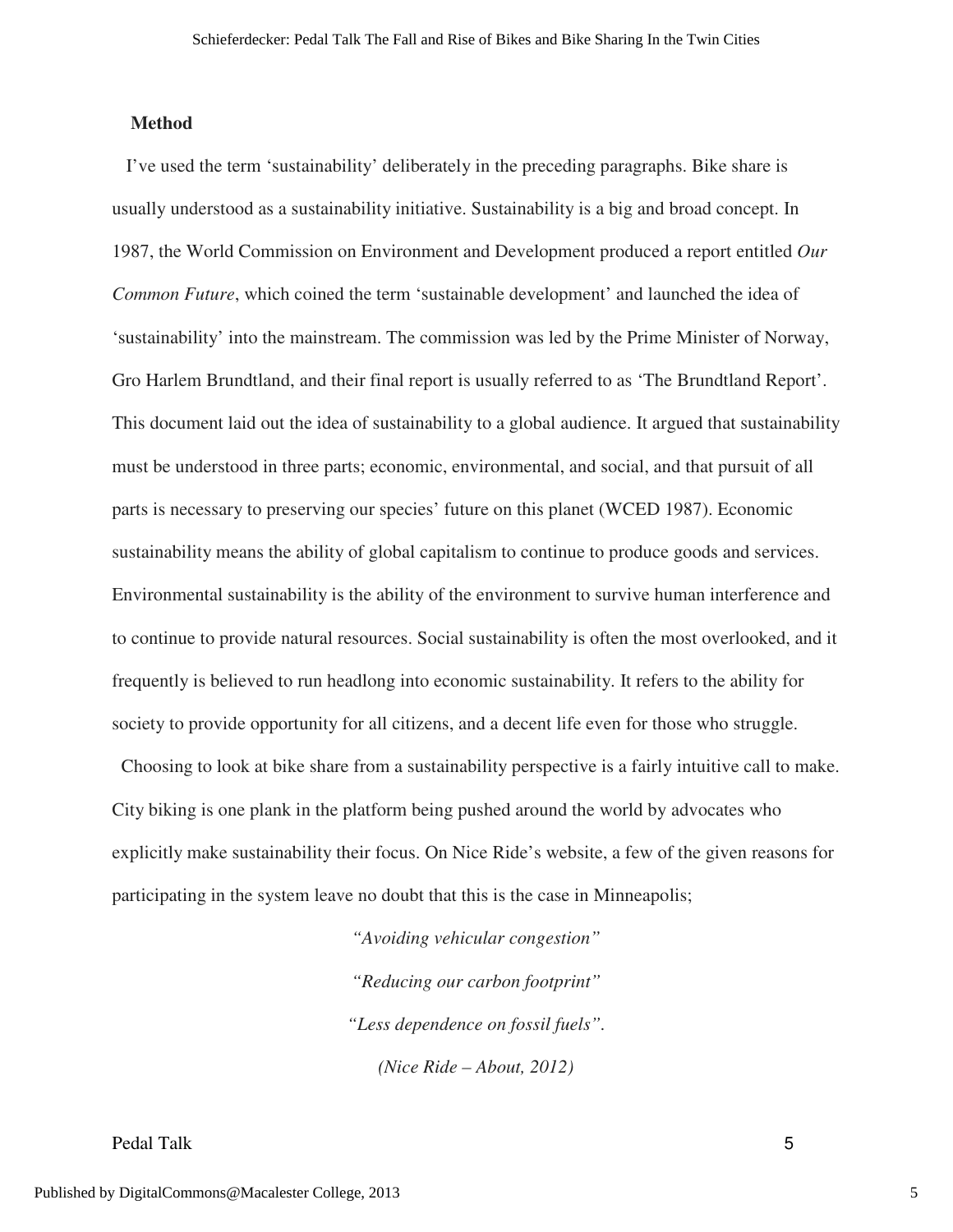Bike share promotes itself in the language of sustainability, and thus the lens of sustainability is the perfect one to examine the effects of bike sharing systems.

 The geographic target of my writing here is on the Twin Cities of Minneapolis and Saint Paul, although it will occasionally bring in examples from around the world. This is almost exclusively because of convenience. If I lived in Boston, I would be writing about Hubway, or if I lived in Washington D.C. this would be an article about Capital Bikeshare. That said, I will selfishly advocate for the Twin Cities as more than just a location chosen out of laziness. The Cities are unique in having one of the most noteworthy bike share systems in the country, a system that has operated for a relatively long period of time, and in an environment that is broadly representative of many sprawled U.S. cities. Even more important is the recent relationship that the Twin Cities have with a large scale bike share failure. This handy and unfortunate foil comes in the form of Saint Paul's Yellow Bike Hub program, the 1990's system that lost nearly all of their fleet in three years. In my work, I've aimed to not just extoll the virtues of Nice Ride and bemoan the calamity of Yellow Bike, but perform a proper compare and contrast between the two systems. To do this, I've sought out and interviewed representatives for both systems, combed newspaper accounts about both systems, and reviewed the growing academic literature about bike sharing. In reality, I find that the Yellow Bike was hardly as naïve a system as is remembered, and Nice Ride's benefit can be easily overstated. Both systems aimed to promote sustainability, but were focused on different planks of the sustainability program. For reasons that will be explored, they each met with different degrees of success. In sum, this essay aims to provide two case studies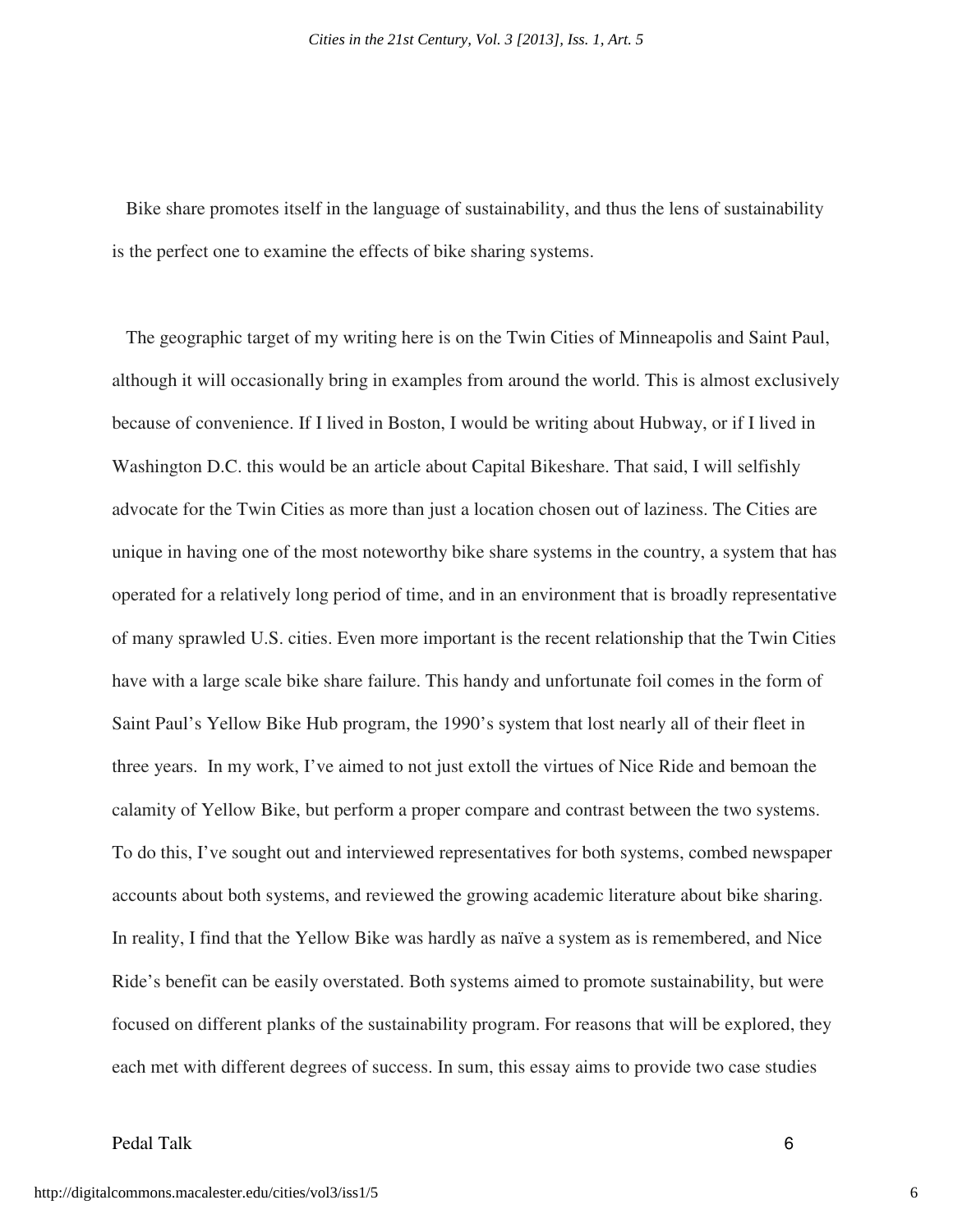for the price of one: an investigation into what causes bike share to succeed or fail, and the costs and benefits of different approaches. Ultimately I find that the benefit provided by bike share is small. However, the ways that bike share changes public perceptions about bike use, alternative forms of transportation, and city living are impossible to quantify, yet constitute bike share's largest contribution to urban sustainability.

#### **Nice Ride**

 I met Bill Dossett in the café of the Freewheel Midtown Bike Center, where Nice Ride's headquarters are located. The bike center is a temple for the Twin Cities bike community. It sits directly behind the abandoned Sears store and processing center, which has now become an eclectic combination of upscale apartments, offices, and ethnic food marts. The front door of the bike center is on the Midtown Greenway, a sunken-railroad-turned-bike-trail that cuts across town to the river. There is no other door. The Greenway itself is another case study and another essay. It runs from some of the trendiest neighborhoods in the city through some of the poorest. Commuters, locals, and casual bikers head down the Greenway at all times and conditions. If they need gear, a fix, or just some organic coffee and a whole grain muffin, they'll stop at the bike center. For Nice Ride, it was an obvious place to set up shop.

 Mr. Dossett is the organization's executive director. He is middle aged, impossible to mistake for a foolish college kid chasing a utopian vision. Yet one of the first things you notice about him—after his height—is his energy. He is physically fit. Every step he takes has a bounce to it, and he pivots from one activity to another without wasting any time. As I claim a table and

## Pedal Talk 7

7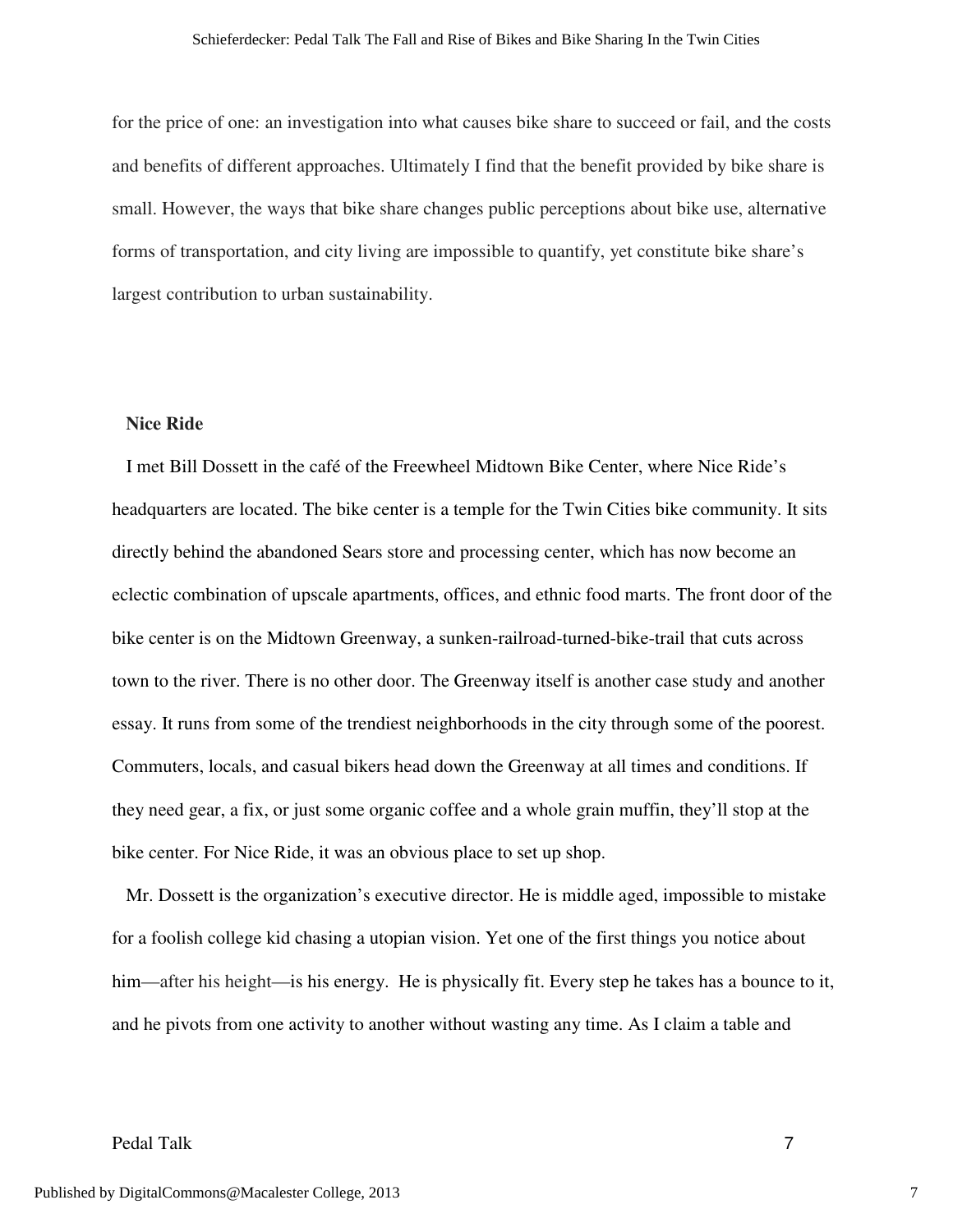retrieve my notebook and recorder from my bag, Dossett grabs a cup of coffee and allows himself to be talked into buying a new pastry from the café. This is his 'breakfast'.

 He sits down across from me, and almost I almost immediately manage to spill his coffee everywhere by bumping the comically uneven table.

 "Let's get a different table, this one isn't going to work…" Dossett says, shooting up and striding over to the one right behind me. I take note of the metaphor.

 A successful lawyer in the past (but not too past) life, Dossett was recently in the midst of enjoying some dedicated time off working with his passion, The City of Lakes Nordic Ski Foundation. At a party, he was approached by his friend, the mayor of Minneapolis R.T. Rybak, who had one of those proverbial crazy ideas that just might work. Rybak, who was nearing the end of his second term of office and would cruise to his third, wanted to start a bike share program. He had been to various conferences of mayors, and had heard about the bike sharing revolution in Europe, and had heard that Montréal was on the cusp of starting their own program. Would it make sense to work with the Ski Foundation?

 It's clear that Dossett has told this story before, he had a ready answer to nearly everything I asked him. As the head of the organization, Dossett could plausibly take a backseat in the public promotion of his organization, yet he is a omnipotent figure at every Nice Ride event. He is often the main presenter, running through a tried and true power point aimed at converting the unsure and inspiring the convinced. He speaks about Nice Ride and bike sharing in general with a tremendous amount of confidence, as if this was the project of a lifetime and not just four years.

 It's all the more remarkable because of how quickly things went. The Twin Cities Bike Share Project, a group founded with the support of Rybak and the Ski Foundation started in the summer of 2008. They studied existing bike share programs, watched the rollout of the Montréal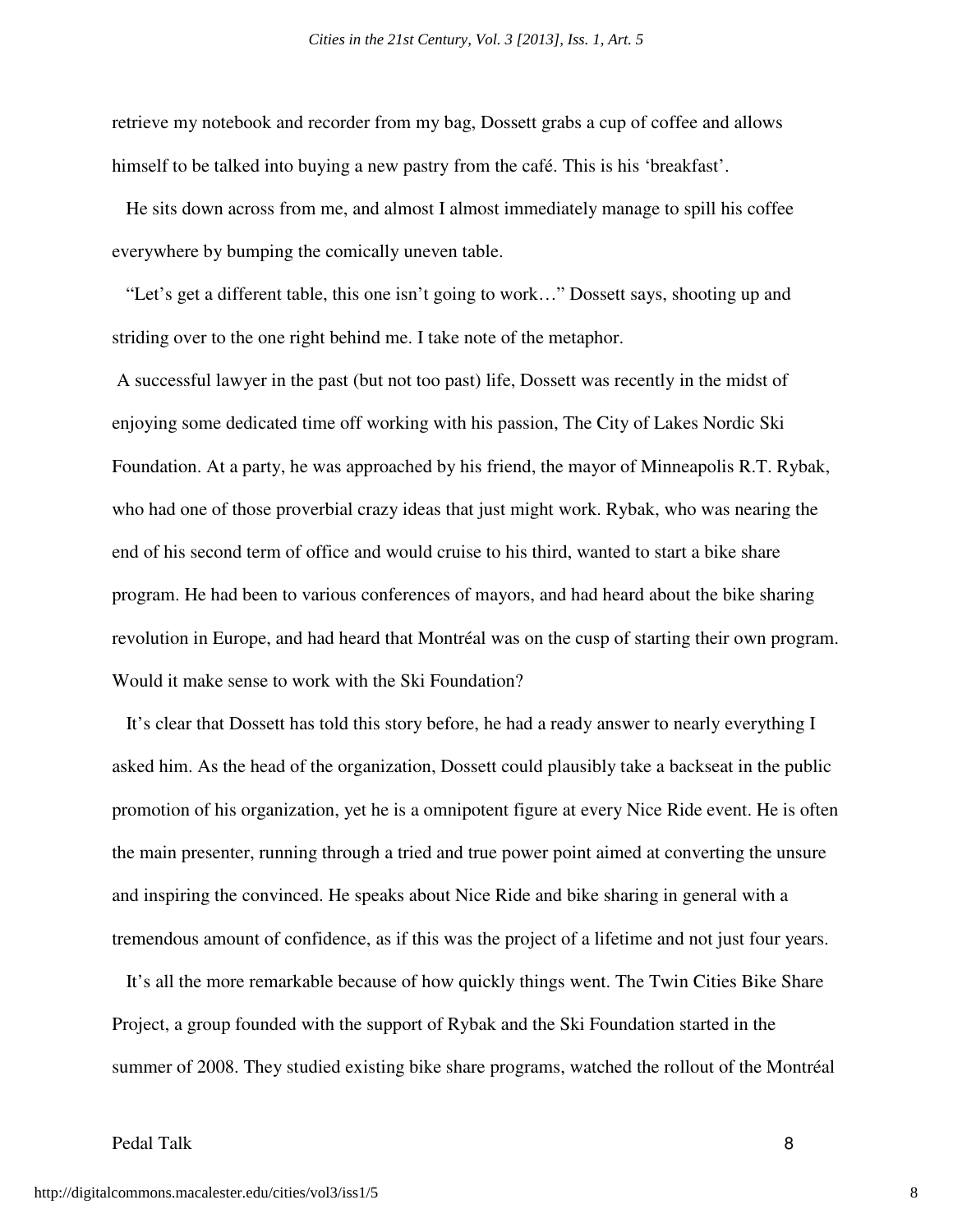effort closely, and settled fairly quickly on that model of system, supported by a non-profit entity that would be separate from the city and funded through sponsorships. Blue Cross Blue Shield of Minnesota was lined up to be the program's major sponsor less than a year later. The effort coincided with the election of a Democratic President, Barack Obama, who renewed federal interest in promoting public transit. Transit for Livable Communities, a federally funded nonprofit working to create (as you might expect) more transit options and livable communities was another early backer. The following year, the group hired the Public Bike Share Company—of Montréal—to provide the infrastructure for the system, and within a few months, the bikes were assembled, the stations were programmed, and the system was put into place just two years after the earliest building blocks had been laid (Nice Ride – About 2012).

 Initially, Dossett and the rest of the staff weren't quite sure what to expect. Their experience with other bike share programs had told them that Nice Ride would be successful. It followed a formula that had proven, in a very limited amount of time, to be a solid one. Yet there's no good (or cheap) way to beta test a system that relies on critical mass in real world conditions to work. Nice Ride would need to sink or swim in the real world.

#### **Yellow Bike**

 A little over a decade earlier, in the summer of 1995, a small team of volunteers got an idea for bike share from a program in Portland, Oregon. The scheme was simple. Unused bikes would be donated from the community. They would be fixed up and painted yellow by a youth group; Save Our City's Kids (known as SOCK). Then, they would be left around downtown Saint Paul for anyone who wanted to use them. On September 1st of that year, the Saint Paul Yellow Bike Coalition, along with then Mayor Norm Coleman—an association the later Republican Senator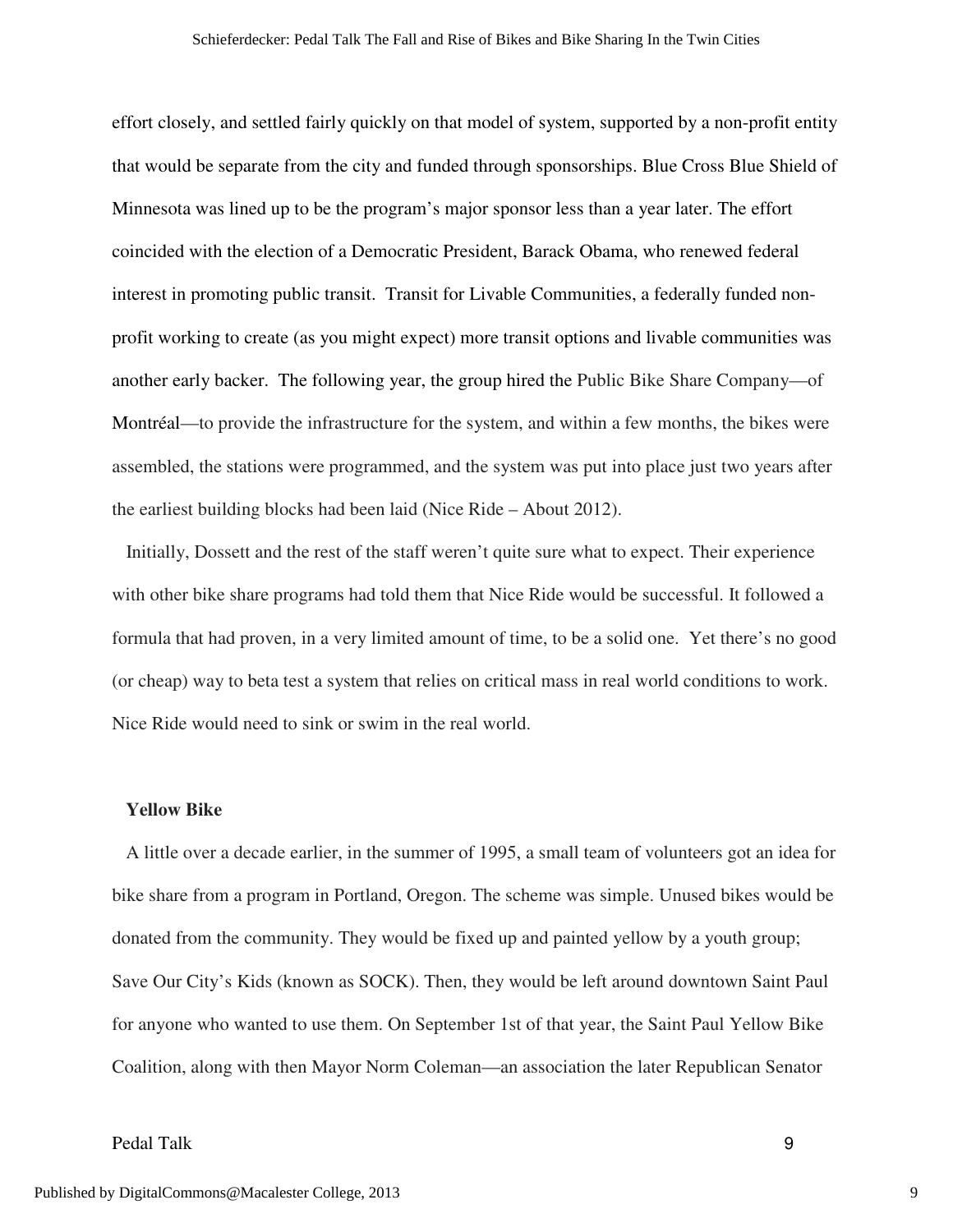might wish to forget— distributed the initial offering of twenty five bikes around the city. One week later, people were wondering where they all went (Ojeda-Zapata 1995). The ridicule came pouring in. One writer for the *Saint Paul Pioneer Press* suggested that citizens had discovered a magical way to get rid of their unwanted items by painting them yellow and parking them on the street. He suggested the practice be extended to "worn-out old appliances, broken toys…and crabby old Scandinavian governors," (Boxmeyer 1995). Another wrote, "Why don't we have yellow boats, too, and yellow toasters and yellow winter boots? Because this ain't a commune that's why," (Soucheray 1995).

 After the first tentative fall season, the Coalition regrouped with a few changes for the following year. In particular, the entire bike was painted yellow—including the tires and seat and the launch for the following spring was planned to be much larger, with the theory that the more distinctive, ugly, and common the bike, the less likely it'd be stolen. (Nelson 1995). The Yellow Bike Coalition had some reason to be optimistic. Despite the reality of vandalism and theft, community members had responded overwhelmingly with donations to replace and expand the fleet.

 Yet for a second year, their hopes were dashed. Most or nearly all of the bikes left on the streets were stolen. Even while the idea has since spread to other cities like Austin and Tampa, (Berger 2006) those behind the original project in Portland literally disappeared without a trace (Hall 1997).

 In 1997, Yellow Bike rebooted again. Armed with a fresh perspective that the *Pioneer Press* wrote was "without its customary dash of faith in humanity," the group re-launched as a 'Hub' system (Nelson 1997). The Coalition's change was supported by three-year grants from the state which brought the program back on its feet financially. Working like a library, participating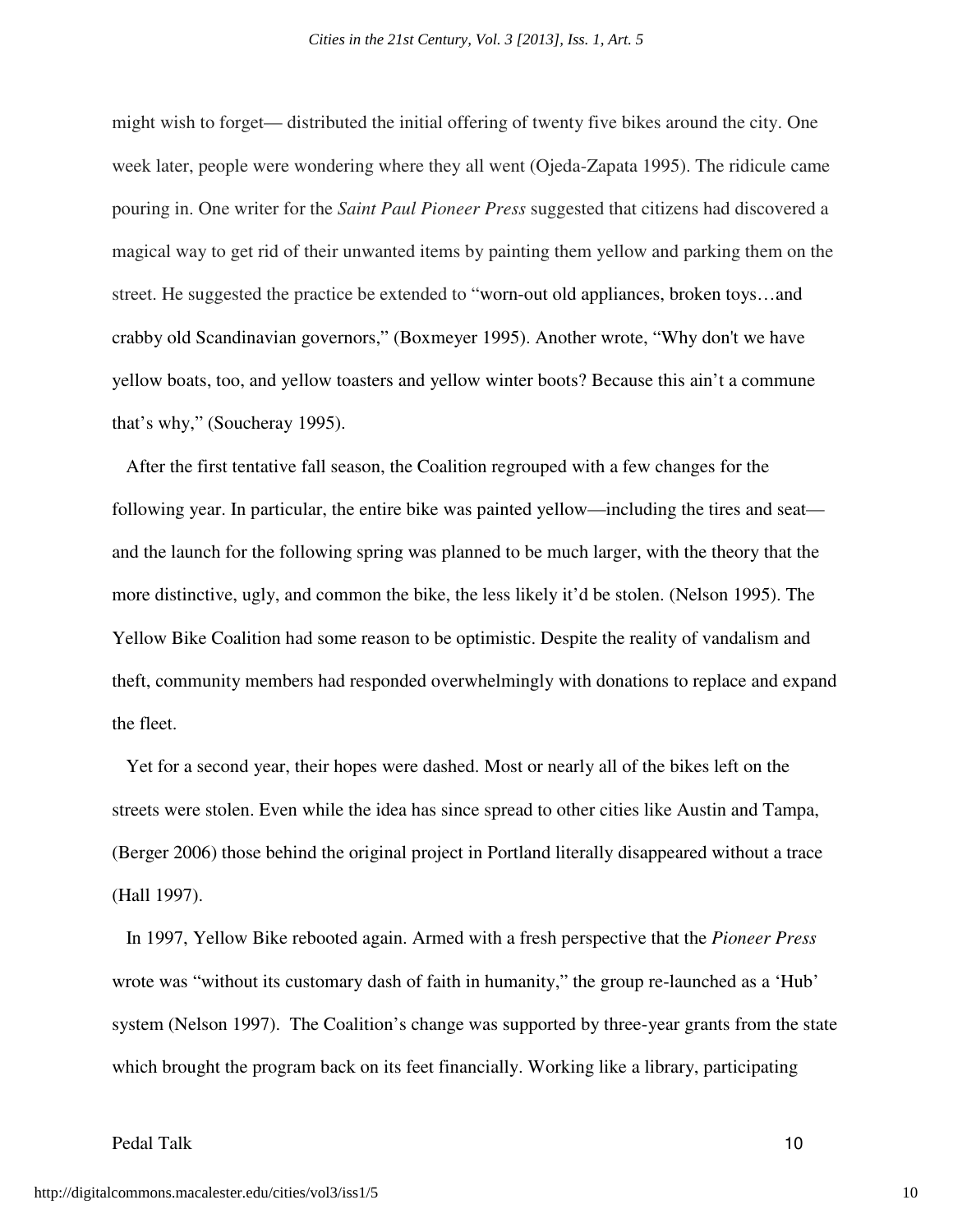businesses would hold a small number of yellow bikes, available to be checked out by subscribers who had paid a small fee. It was a more feasible change, but it was a definite downgrade to the group's vision.

 The geography of the project also changed from the Saint Paul central business district to the businesses on the city's western half, especially along Grand Avenue. This formerly mixed income street was in the midst of heavy gentrification and business revitalization.

 Yellow Bike Hub was significantly more problem free than its predecessor, although vandalism and theft were still serious issues. It operated until 2000, when the state money ran out and it died a quiet death.

 But Yellow Bike also ran up against a contradiction between its reality and its ambition. Before the program began, its founders had been involved in programs that promoted cycling and giving away bikes to citizens. Yellow Bike was an attempt to reach more people—instead it largely continued the work of giving away bikes, just with more vandalism thrown in. Many of the volunteers and organizers of the program returned to their original methods in 2000, founding the Sibley Bike Depot (now Cycles of Change or C4C) and focusing back on communityspecific bike programs.

 C4C runs a cluttered headquarters just off of University Avenue in Saint Paul. The group moved from the downtown recently. The walls of the depot are painted green and lined with bikes and bike parts. Around the floor of the shop are bikes being worked on by volunteers. While the Freewheel Midtown Bike Center presents a trendy and cozy portrait of bike culture, C4C's headquarters is greasier and disheveled. The Development and Outreach Director of C4C is Jason Tanzman, a young man with a study red beard and the longest involved member with the program. He is a passionate advocate for the biking and especially social sustainability. Tanzman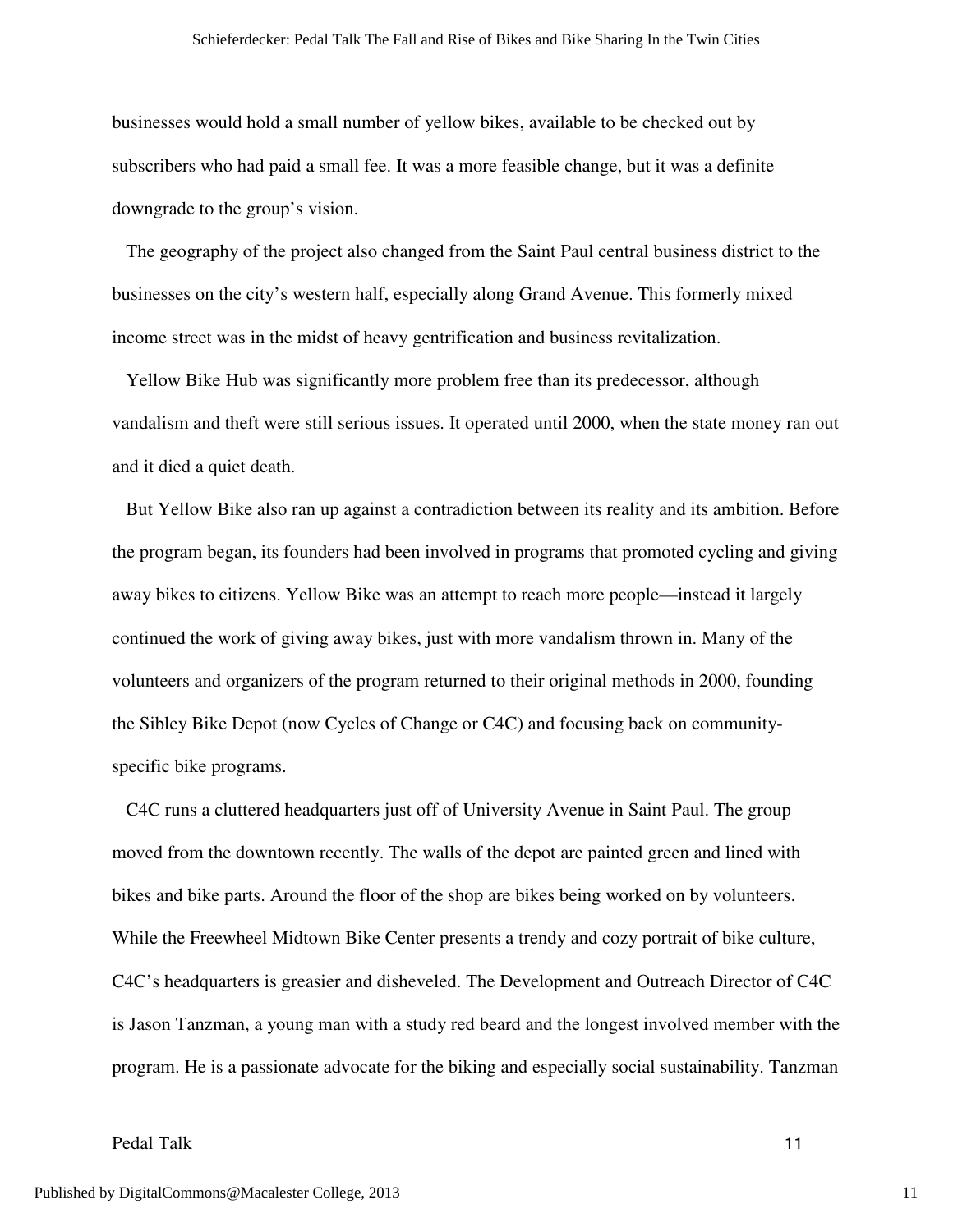joined the organization six years after the Yellow Bike failure and the founding of Sibley, but it wasn't long enough to escape the Yellow Bike cloud. His interpretation of the program is more positive than the scathing newspaper reports or acid message board comments, but he acknowledges that it never had the impact that was intended. Committed to creating community through biking programs, he insists that the current model that C4C pursues has more of an impact. The program runs open shop nights, and gives store credit for volunteers. In addition, the group donates hundreds of bikes every year to community organizations. Tanzman is proud of what C4C has been able to do, and believe strongly in their power to change lives through bike outreach. He seems comfortable talking about Yellow Bike and defends the thought behind the program, but it's obvious that he does not see much use to the bike share model that the program pioneered. C4C has found a way to increase bike access and visibility to Saint Paul residents in the same way that Yellow Bike intended, just with much less of the hassle.

#### **Nuts and Bolts**

 Nice Ride, Yellow Bike Hub, and other bike share systems put into place after the demise of the free-bike model do not run dramatically different from each other. The principle is the same; it starts with hubs or stations which keep the bikes when nobody is using them. Ideally, there are as many hubs as possible, as densely packed as reasonable, and they are in useful locations to users. When a user wants to take out a bike, they walk a short distance to the nearest hub. They in some way prove that they are a member of the bike share system, or pay up-front as a nonmember. They then take the bike out for a designated time, before returning the bike to the same station, or a different one depending on the complexity of the scheme. This model is familiar not just to urban dwellers, but to anyone who has rented a bike for a day to go explore a national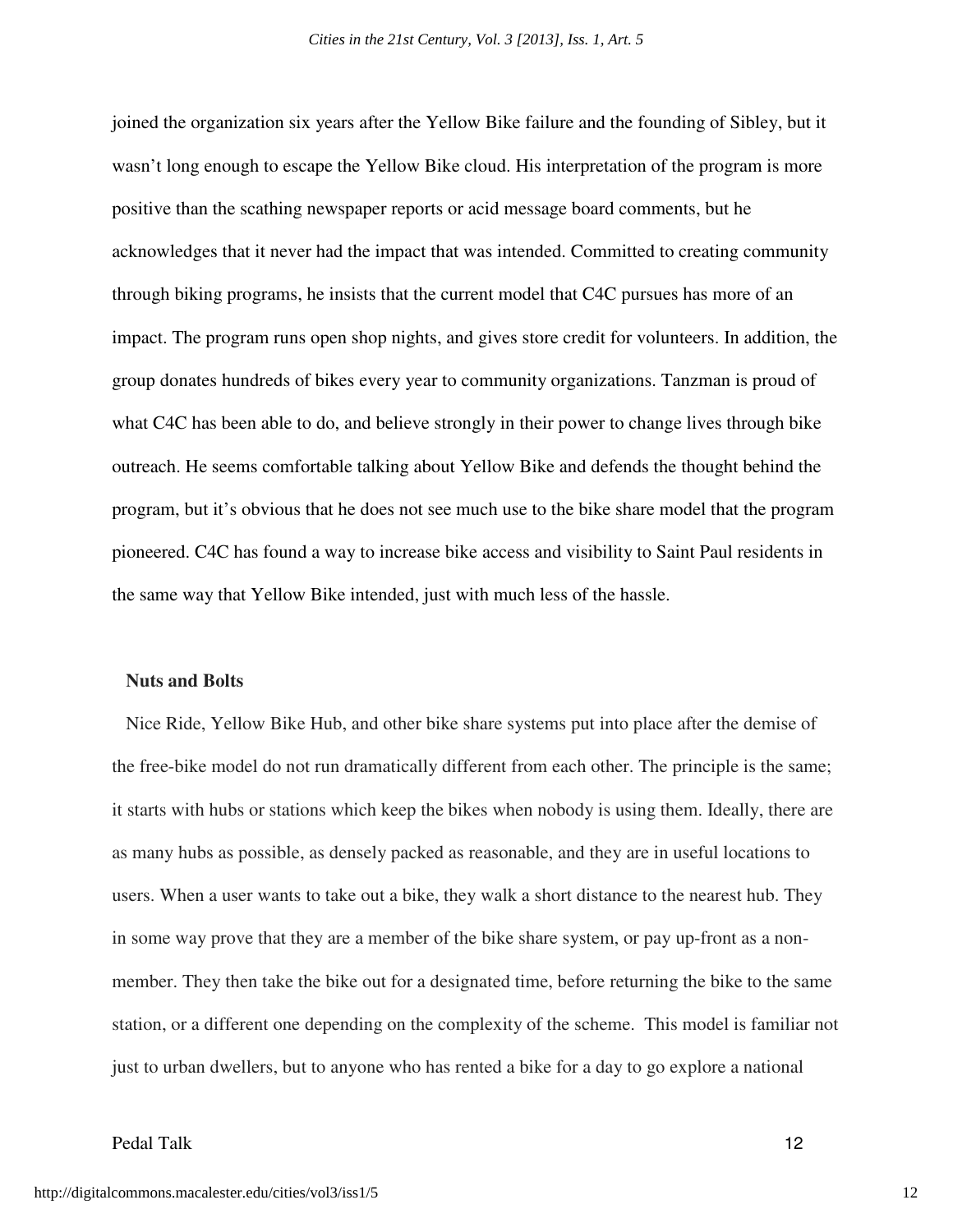park or enjoy the sights and sounds of the boardwalk. Bike share, strictly speaking, is not much different than bike rental on a city-wide scale.

 But there are some important differences. When you rent a bike for a day ride, say on a vacation, it ought to cost significantly more than the average bike share trip. Consumers of bike rentals are a different group than the general populace. They're likely more fit, they have confidence with biking, they have enough money to spend on leisure, and they don't have anywhere to go particularly fast. Bike share aims squarely at these people—make no mistake but also ideally attracts a different crowd as well. A comprehensive, widely adopted bike share program should provide a comfortable and safe alternative to people who are not natural bikers, who are struggling to make ends meet, and who have places to go on a strict timetable. Achieving these aims and reaching these different groups requires a different approach than the tourist bike rental shops.

 City residents going about their daily business are the ideal average users of bike share. Yellow Bike Hub assumed that users would not take the bike out for much longer than a day. Nice Ride restricts rides to 30 minutes—or the user pays a fee. If your trip will take longer than the allotted time, you must dock your first bike and pick up a new one to restart the clock. Bike share is designed to facilitate short trips within the city, not daylong tourist joyrides or even long commutes. When I wondered aloud if Nice Ride had thought about providing bikes in suburban communities to facilitate a sort of 'Park and Ride' morning commute, Bill Dossett looked at me as though I was from a different planet. Nice Ride has a very specific use.

 There are two principle differences that have allowed the bike share systems of today's Minneapolis to be so much more successful than last decade's Saint Paul. The first is that the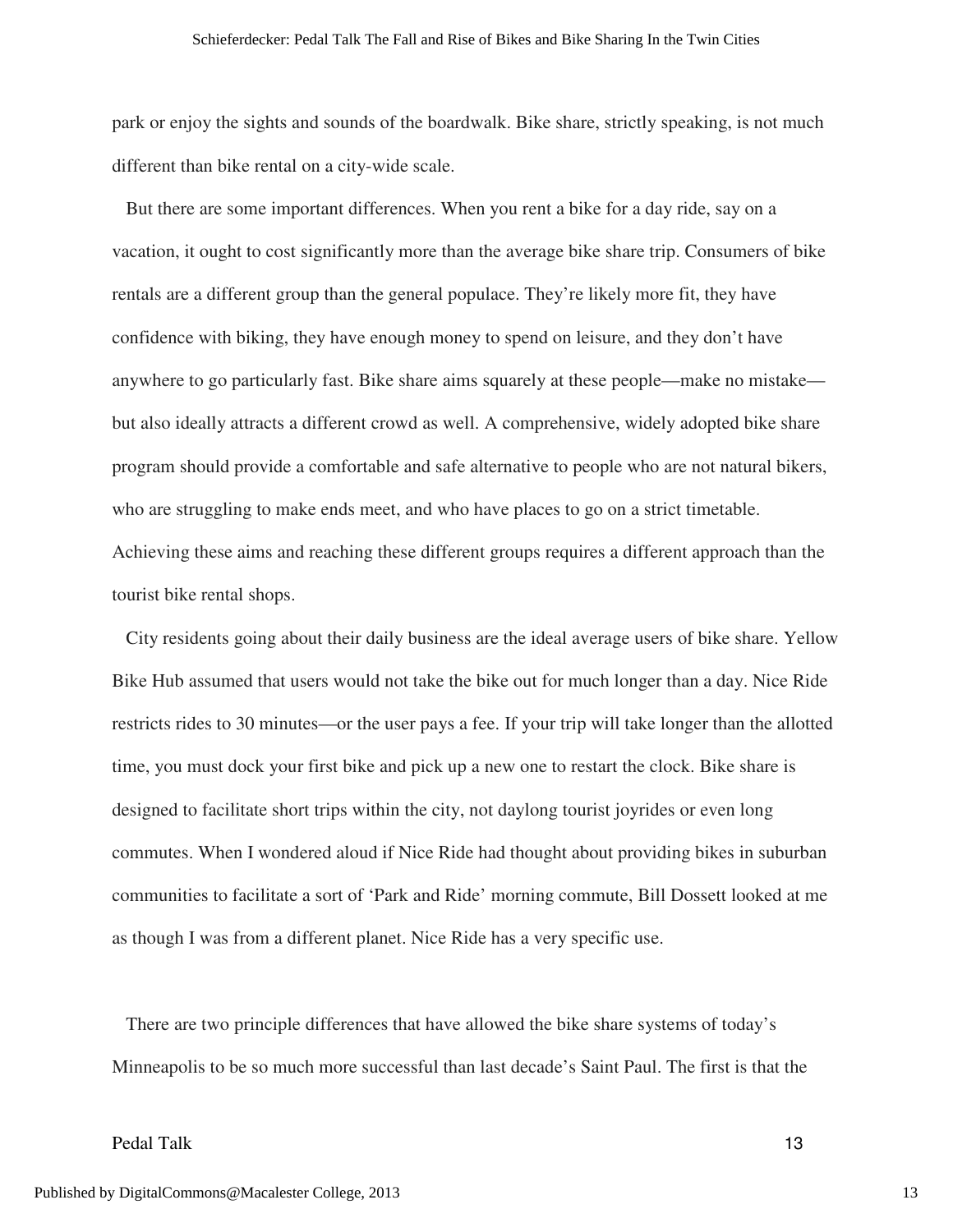technology has changed dramatically. The use of radio-frequency identification (RFID) chips has singlehandedly revolutionized the hub model tried by Yellow Bike. Stations are now controlled by computer and activated with a unique user key or by credit card. Bikes can be tracked and the users who take them out are easily identified.

 Additional subtle advances in technology have proved equally critical. The cause of Paris's problems with theft and vandalism was the locking mechanism that attached the bike to the station. Users would attach the bike to a locking mechanism on a raised post. This design proved to be vulnerable to the common thief with a crowbar, who could easily detach the bike from the post with no repercussions. The systems in Montréal and Minneapolis are more sophisticated. These bikes lock at the front of the bike and are much harder to break. Moreover, these bikes will not work if their locking mechanism is tampered with, essentially making them impossible to steal from their docking stations.

 Another change; new bike share programs rely on custom made bikes, not community donations. These bikes use unique parts which will be useless for other commercial bikes. Thus, it's equally pointless to steal parts from the bike to sell as scraps.

 The second major difference between today's bike sharing programs and those of the past decade lies in safety improvements. Survey after survey finds that the primary concern of Nice Ride riders is safety. Other studies around the world have confirmed that this is a constant (Fishman, Washington, and Haworth 2012) (See also: Whannell, Whannell, and White 2012).

 The Twin Cities are a much safer place to bike today than they were just a year ago. The same is the case for most developed cities around the globe. Early bike share systems came out of increased appreciation for cycling as a mode of city transport. Ten or more years later, biking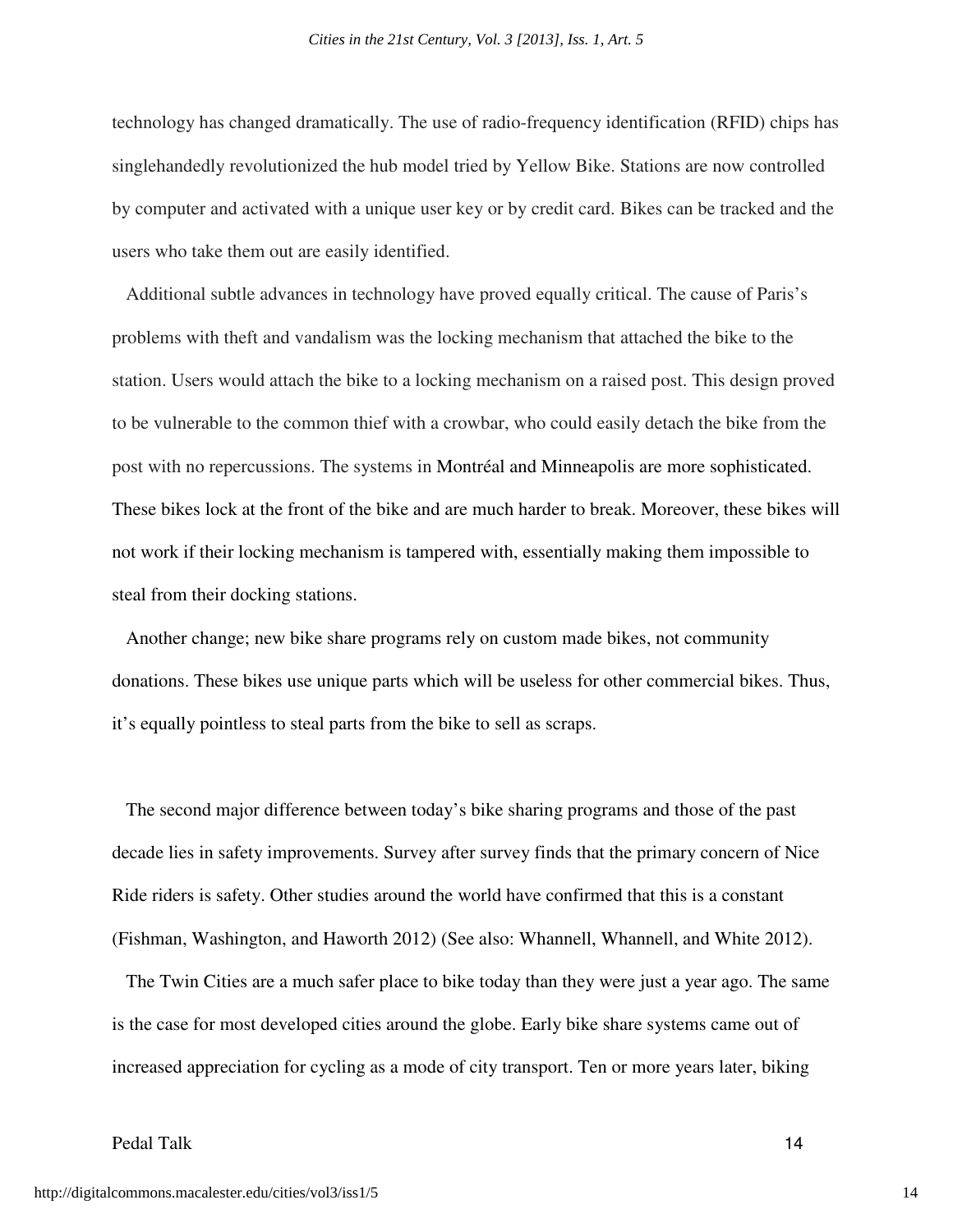acceptance continues to grow. A summary of American Community Survey data by a coalition of advocacy groups showed a 40% increase in bike commuting between 2000 and 2010, and nearly an 80% increase in bike friendly areas (Sierra Club 2012). The Twin Cities have been acclaimed nationally for bike friendliness, and in 2011 Minneapolis was named the 'Best Bike City' by Bicycling magazine (Bicycling 2011). As biking becomes more prevalent in a city, drivers take note and increasingly learn to look for bicyclists and factor the presence of bicyclists into their decisions. This in turn increases safety, leading to more bicyclists on the streets, and increased awareness.

 The virtuous cycle (!) of increasing bike numbers also shows up in policy, as public officials become aware of the growing demand for improvements to the city's bicycling infrastructure. While high numbers of visible bicyclists are a great first defense, dedicated bike lanes drawn onto the pavement are a huge improvement at relatively low cost. Even better are bike lanes physically separated from car traffic by a curb. These improvements were non-existent during the time of Saint Paul Yellow Bike. Now, across the Twin Cities, there are over a hundred miles of bike lanes. Minneapolis has painted bright green bike lanes in the downtown to make them even more visible. The biggest step of all came in the fall of 2012, when the city of Minneapolis rebuilt Park Avenue to include a dedicated bike lane separated from traffic. Further improvements seem likely to follow.

 All of these innovations of structure and substance have allowed bike sharing advocates to develop a model that is economically sustainable. Free from the grip of the tragedy of the commons, bike share now should have a much longer shelf life than the programs of the past.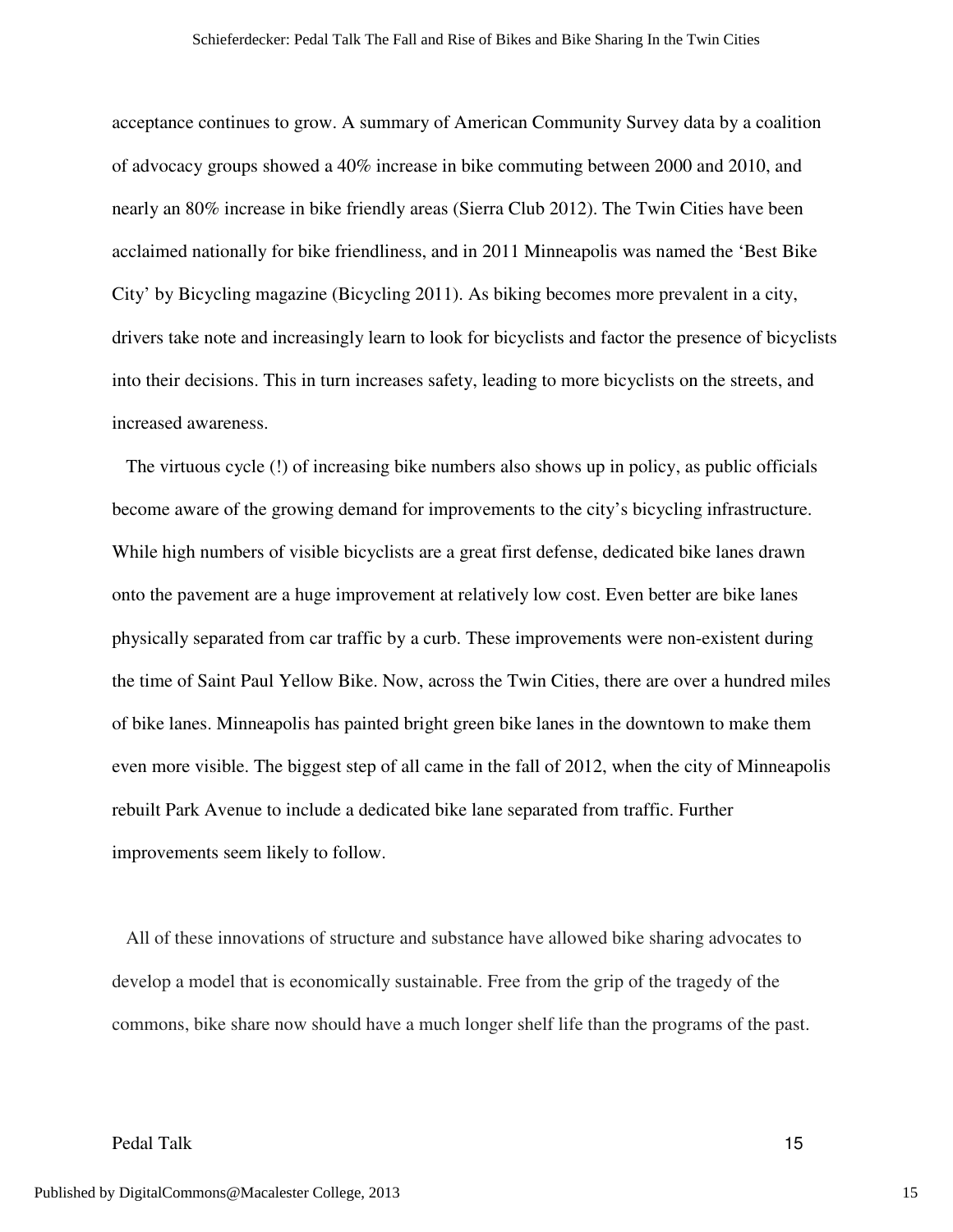Already, Nice Ride has outlasted either of Yellow Bike's two phases, and with virtually none of the issues.

 A crucial addendum to this success story lies in the increased cost of the new bike share programs. While neither Yellow Bike and Nice Ride have been run by the city, there is a huge gap between the resources and support experienced by the two groups. Yellow Bike was a collection of volunteers with token city support. Small state grants sustained the Hub program. On the other hand, Nice Ride is a multi-million dollar project with the support of large corporations and the explicit endorsement of City Hall. In other cities, the government is even more explicitly involved. Bike sharing has gone from being an urban intervention for the masses to a top-down city run urban planning initiative. Those words carry serious weight and real consequences.

 Part of the increased cost of the program has been passed to consumers. A yearly subscription to Yellow Bike Hub cost \$10 in 1997 (Nelson 1997). A yearly subscription to Nice Ride costs \$65, with occasional sales and discounts. Between the two systems, Nice Ride costs just about 450% more than Yellow Bike when adjusted for inflation. Time will show whether this high cost is itself sustainable, and also whether this impacts the effect of Nice Ride in other measures of sustainability.

#### **Sustainability as a Goal**

While a solid foundation in the history and model of Twin Cities bike sharing is important and instructive, in some sense it's putting the seat before the handlebars. Larger questions remain. How is bike share important in the first place? Why spend time thinking about it? Why spend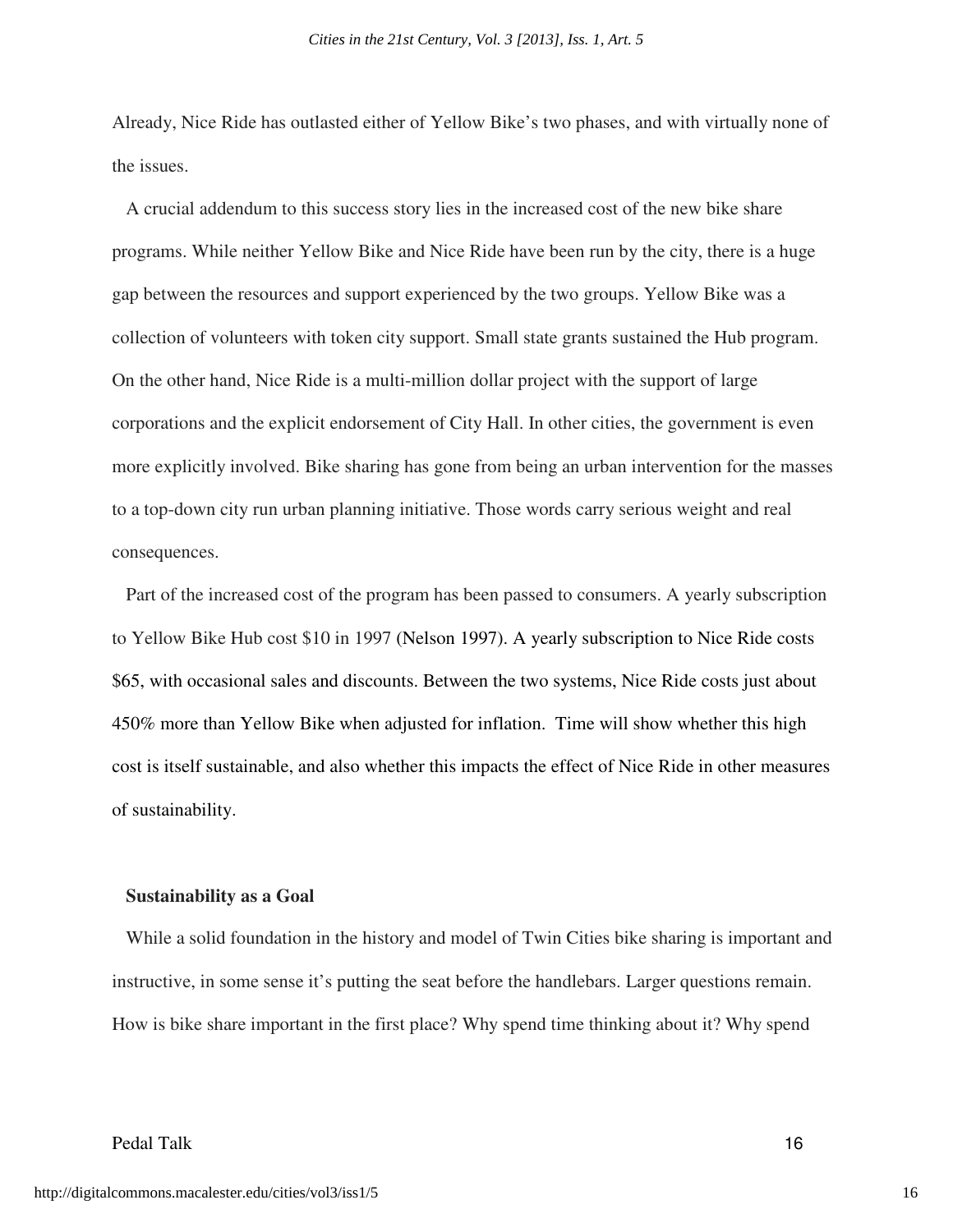time volunteering for it, working on it, or participating in it? What are the goals associated with bike share? What good is it for anyway?

 Until now, this essay has primarily explore how bike share can be economically sustainable. For the short life of bike share as a urban idea, this has been the primary struggle. But it is clear that bike share programs have at last figured out a model that will allow them to operate into the future. From here on out, we turn to the two other sides of sustainability; environmental and social. On the surface, it's obvious why city biking is promoted as sustainable. It produces no environmental waste and is cheap. Thus, both environmental advocates and poverty advocates often see bikes as an alternative to more costly forms of transportation. It would seem equally obvious that bike share would be promoted similarly, as it has the same benefits. But in reality, the case of bike share cannot be considered the same as efforts to promote bike use and ownership. Nor can the two be fully separated. There are benefits that bike share brings to the table, as well as downsides. Why run a bike share program? Why not just give out a couple thousand bikes? These questions prove surprisingly difficult to answer. Understanding bike share's contributions to sustainability requires a nuanced and holistic approach.

 In assessing the value of bike share, it's particularly useful to look at the work of Steven A. Moore, Bartlett Cocke Professor of Architecture and Planning at the University of Texas at Austin. Moore's work, specifically Alternative Routes to the Sustainable City, (2007) provides a theoretical basis to my research that is firmly grounded in the discussion of sustainability.

As a basis for looking at sustainability initiatives, Moore provides a compelling framework. Moore's work focuses on the design and politics of sustainability. In his 2007 book, Moore sets out to contribute to the research that has found a connection between certain types of governance and citizen-government interaction with pursuit of sustainability. In particular, cities where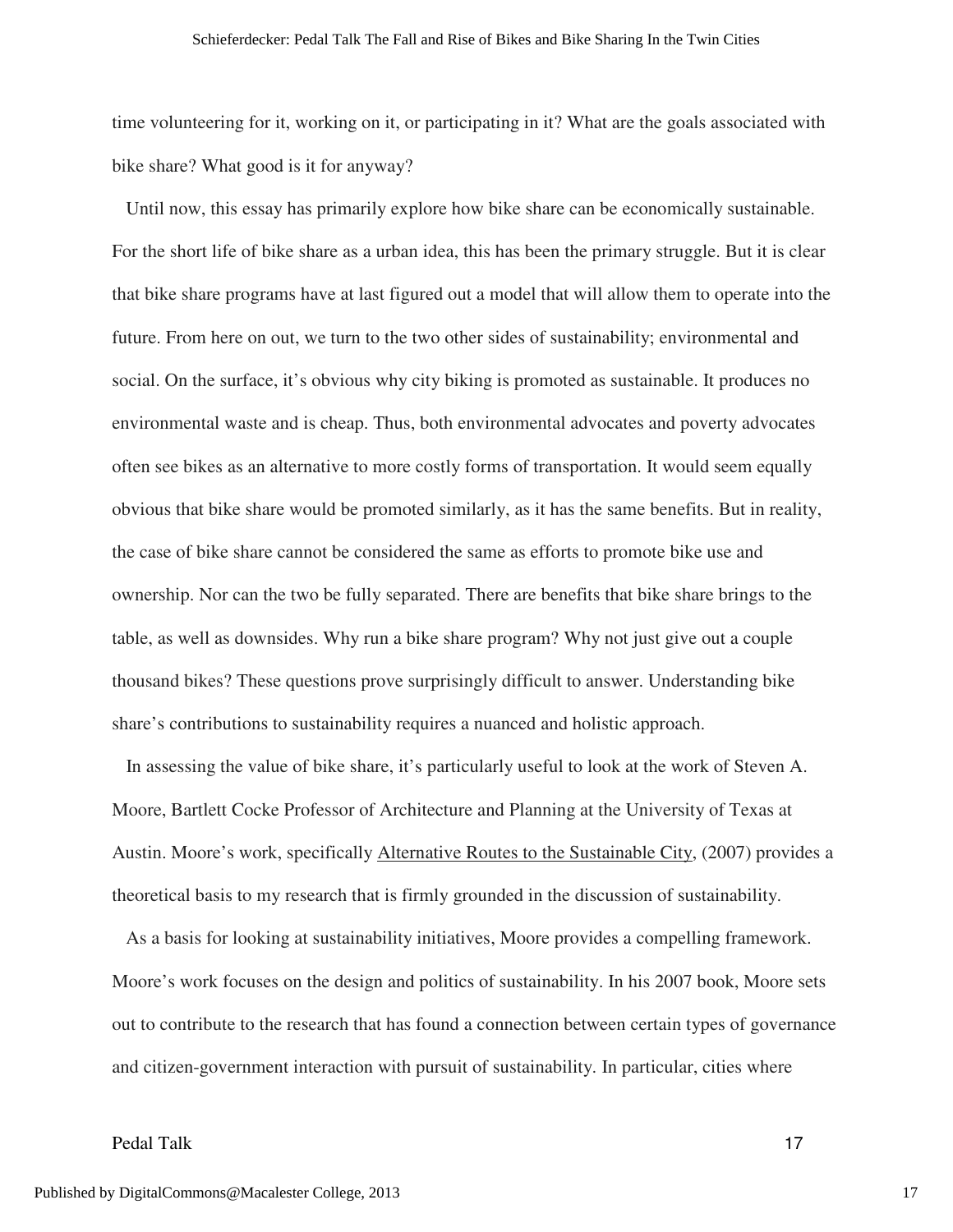citizens participate more in their democracy are cities more likely to pursue sustainability (Portney and Berry 2010). The impetus for Moore's book is the examination of Curitiba, Brazil, a city that has become among the world's most sustainable after a period of something akin to an enlightened dictatorship. Elected mayor three times, urban planner Jaime Lerner transformed the city—frequently against the will of his constituents and without much debate—into a global model for sustainability. This reality challenged Moore's conceptions, and he sought to reconcile the success of sustainability in undemocratic areas.

 Moore's conclusion is that sustainability is not simply an end goal, or a list of end goals. There is no pre-determined result for sustainability. There is no red line a city crosses after which it is 'sustainable'. Instead, sustainability is a story told by the city government and the citizens. To Moore, sustainability isn't a story because stories can be never ending. It's a story because in order for a story to keep momentum, we cannot expect a clear and quick ending. When Moore says sustainability is a 'story', he means that it's a state of mind. He sees sustainability as a new guiding principle for city growth and development, providing a counter-example to the dominant idea among contemporary politicians that growth for growth's sake is the best option.

 Moore's theory is excellent for analyzing the effect of bike share on sustainability, because unlike solar panels or a new light rail line, the direct impact of bike share is hard to gauge. If Moore's conception of sustainability has any validity, then it shows that bike share has a lot to contribute to sustainability right now and even more in the future.

#### **What Bike Share Offers the Environment**

When someone takes a ride on Nice Ride or Yellow Bike, they're using a bike for a trip when they would ordinarily travel in a different way. Many of these trips simply save time, as the user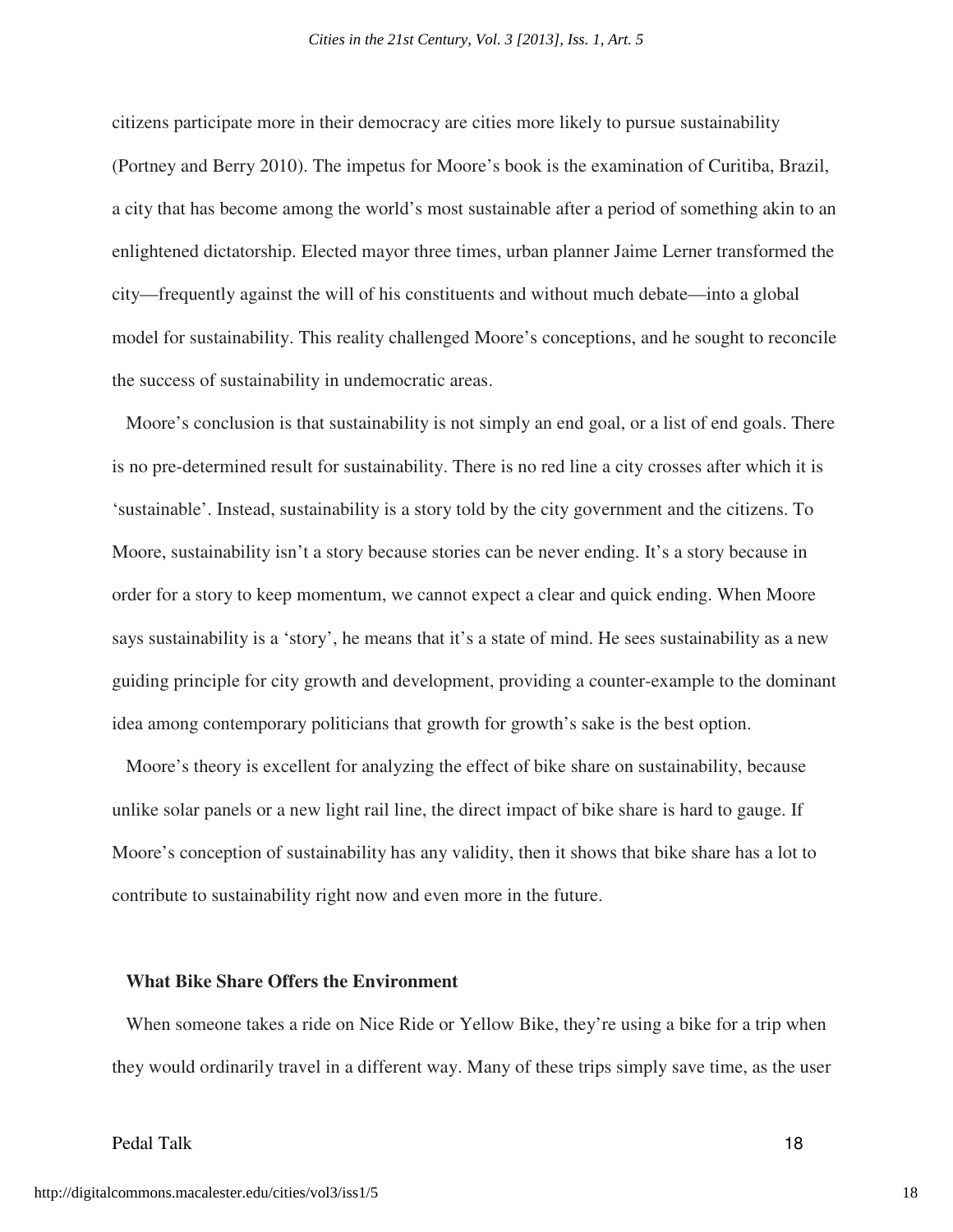would've walked instead. Many have little environmental impact since the user would otherwise have waited for the bus. Together, 58.1% of Nice Ride trips replaced either walking or public transit. But 19.4% of Nice Ride trips would ordinarily have used a car (Nice Ride 2010). This is the immediate environmental benefit of a bike share program. Americans take an extraordinary number of short trips by car. While short trips are not as environmentally damaging, they are also usually much less necessary. If bikes were used instead for every short car trip taken, the environmental impact would be substantial. Even if it doesn't approach a plurality, Nice Ride's near 20% car replacement rate is nothing to scoff at. That's around 10,000 car rides replaced in Nice Ride's initial season alone. In three seasons, that's close to 60,000 car rides that instead became bike rides.

 While no meaningful numbers exist for Yellow Bike, it is reasonable to assume that replacing car travel is primarily a Nice Ride phenomenon, and something that Yellow Bike—at least initially—wasn't well set up to do. Nice Ride's advantage is convenience; just like a personal car, you can go to a specific location and expect a bike to be there. Yellow Bike's starting model was more impromptu; you would simply find a bike along your way and it would make your trip shorter. You couldn't otherwise count on a Yellow Bike being anywhere for you. With the switch to Yellow Bike Hub, more car trips were likely replaced, although nothing on the scale of Nice Ride.

 More numbers flesh out the picture of Nice Ride's environmental impact. The primary converts to Nice Ride have been infrequent bikers, with 33.6% saying they rode a bike 'less than one per month', and 66.2% saying their bike use had increased as opposed to staying the same (33.2%) or decreasing (0.6%). 87.5% had access to a car (Nice Ride 2010). With Nice Ride's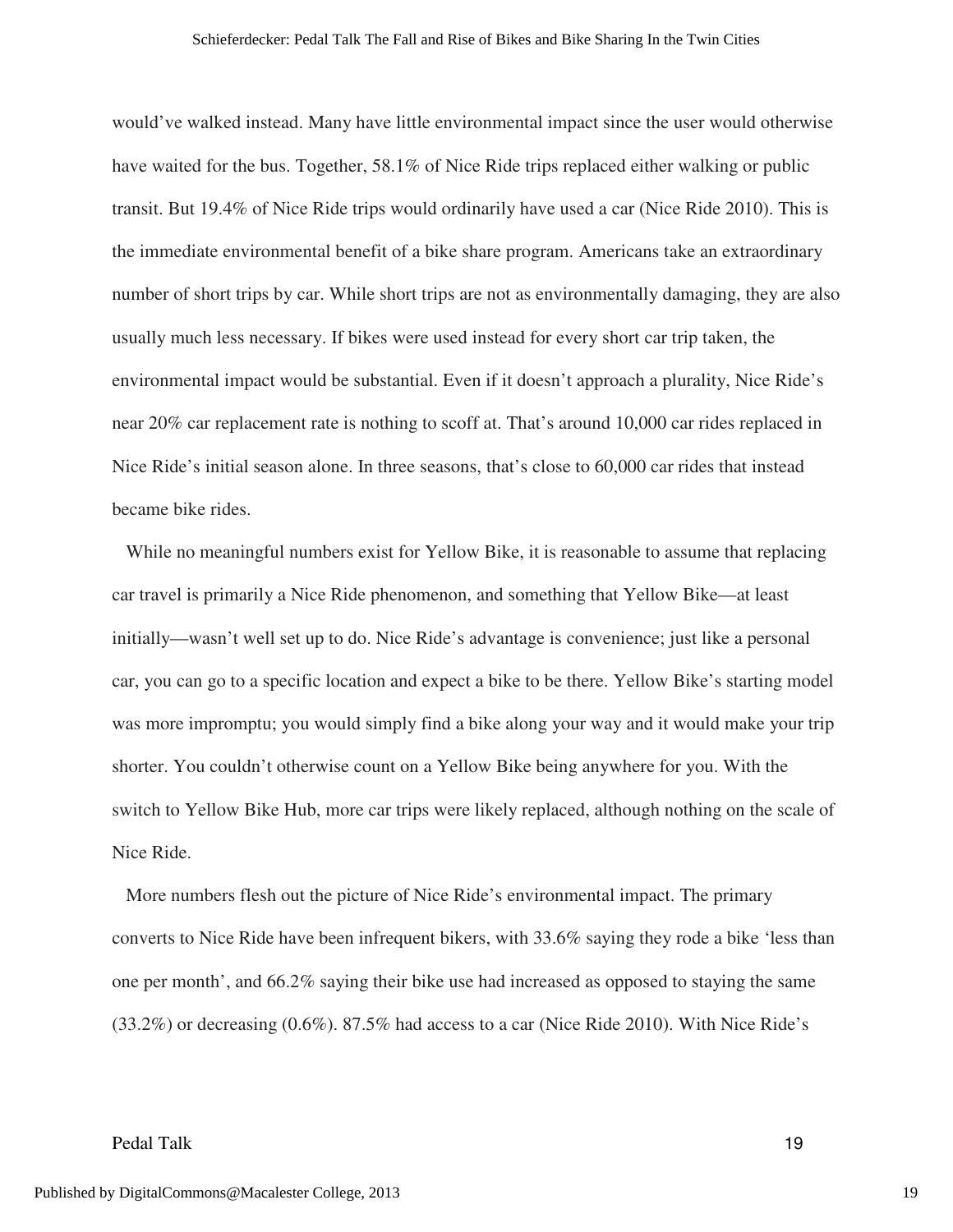increasing ride totals, it's fair to assume that the program has converted a significant number of car owners and bike skeptics to the two-wheeled life.

 These numbers also allude to a more significant change that Nice Ride and Yellow Bike have the capacity to bring. Moore places top importance on 'discourse', the ability of the sustainability story to change its participants, *and* the ability of the participants to change the story. This give and take is facilitated by what Moore calls 'public talk'. It's the chat at the water cooler at work, or over dinner at home, or with drinks at the bar that changes minds and changes the story. Moore writes about public talk on a citywide scale as "… a shared mode of interpreting the world in the present…" and then defines the sustainability story as "…a shared way of making sense of the past and speculating about what might become true in the future," (Moore 2007, 11). In the Twin Cities, bike share's highest purpose is to convert the unconverted to the story of biking, *and* density, livability, and—ultimately—sustainability. When citizens see Nice Ride's bright green bikes being taken around, some may decide to try the system for themselves. When they try the system, a some will be converted. Some will tell their friends, and some of those friends will try the system. In creating broad familiarity and acceptance of biking as a means of transportation, Nice Ride is changing the story of sustainability in the Twin Cities. It is helping to make sense of a past that was marred by failure (Yellow Bike) and allowing people to speculate hopefully about a greener future. By bending the arc of public talk towards sustainability, Nice Ride today is furthering the goal of making Minneapolis a more sustainable city.

 Nice Ride also plays a role in attracting the converted (usually young urban professionals) from elsewhere. In our interview, Bill Dossett mentioned the process detailed above, but placed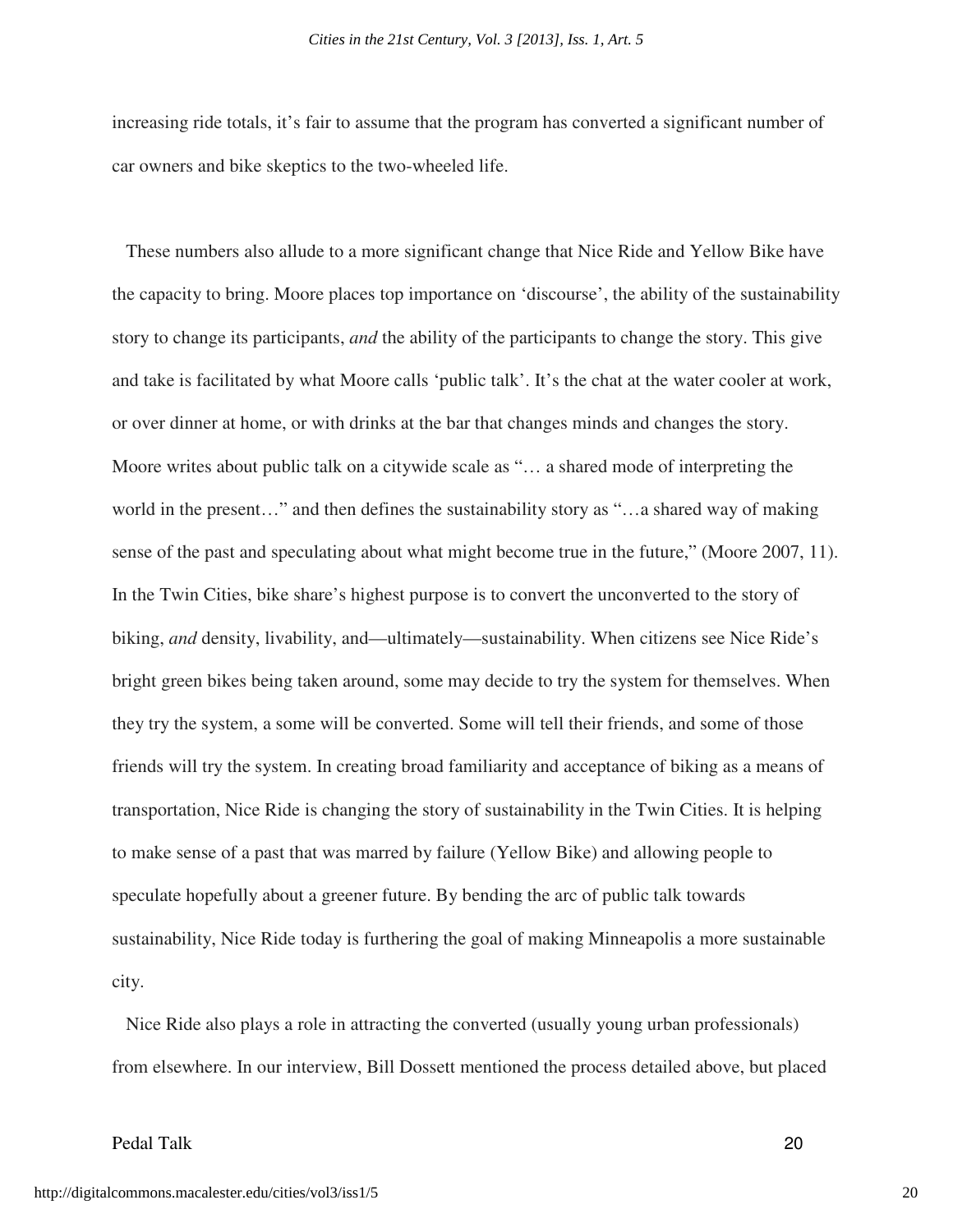special importance on Nice Ride's role in what I'll call a 'gift basket of livability'. The overarching obsession of Mayor Rybak's tenure in Minneapolis, according to Dossett, is increasing the livability and density of the downtown. This is a virtuous cycle, and Nice Ride is among the amenities that allows it to keep turning. As the scope and usefulness of the Nice Ride system continues to increase across the city, the system will become a more and more valuable part of that gift basket. When young professionals choose where to live, Rybak and Dossett are convinced that programs like Nice Ride will help them make the choice to live downtown.

 The significance of a figure like Rybak in promoting Nice Ride cannot be overstated. His influence goes well beyond the leadership he showed in getting Nice Ride off the ground. Moore splits public talk into three categories, political, environmental, and technological (12). Rybak's early endorsement of Nice Ride, and his continued support for the program tilts the balance of the political talk in favor of Nice Ride, and puts pressure on future candidates for office to give their support to the program.

 Nice Ride's insistence on environmental sustainability in their promotional materials is an important contribution to the environmental public talk. While the environmental impact of bike share is not earth-shattering, it is does exist. The public talk regarding technology is more technical, but the sophistication and safety of the Nice Ride system as opposed to Yellow Bike or a private bike is obvious.

 This is a roundabout connection to sustainability for Nice Ride, but it's in the service of a significant project. In fact, there may be no greater sustainability project than increasing city density, especially in the sprawling cities of the American west. Many (most notably by Glaeser 2011) argue that dense cities are the most environmentally sustainable way for humanity to live.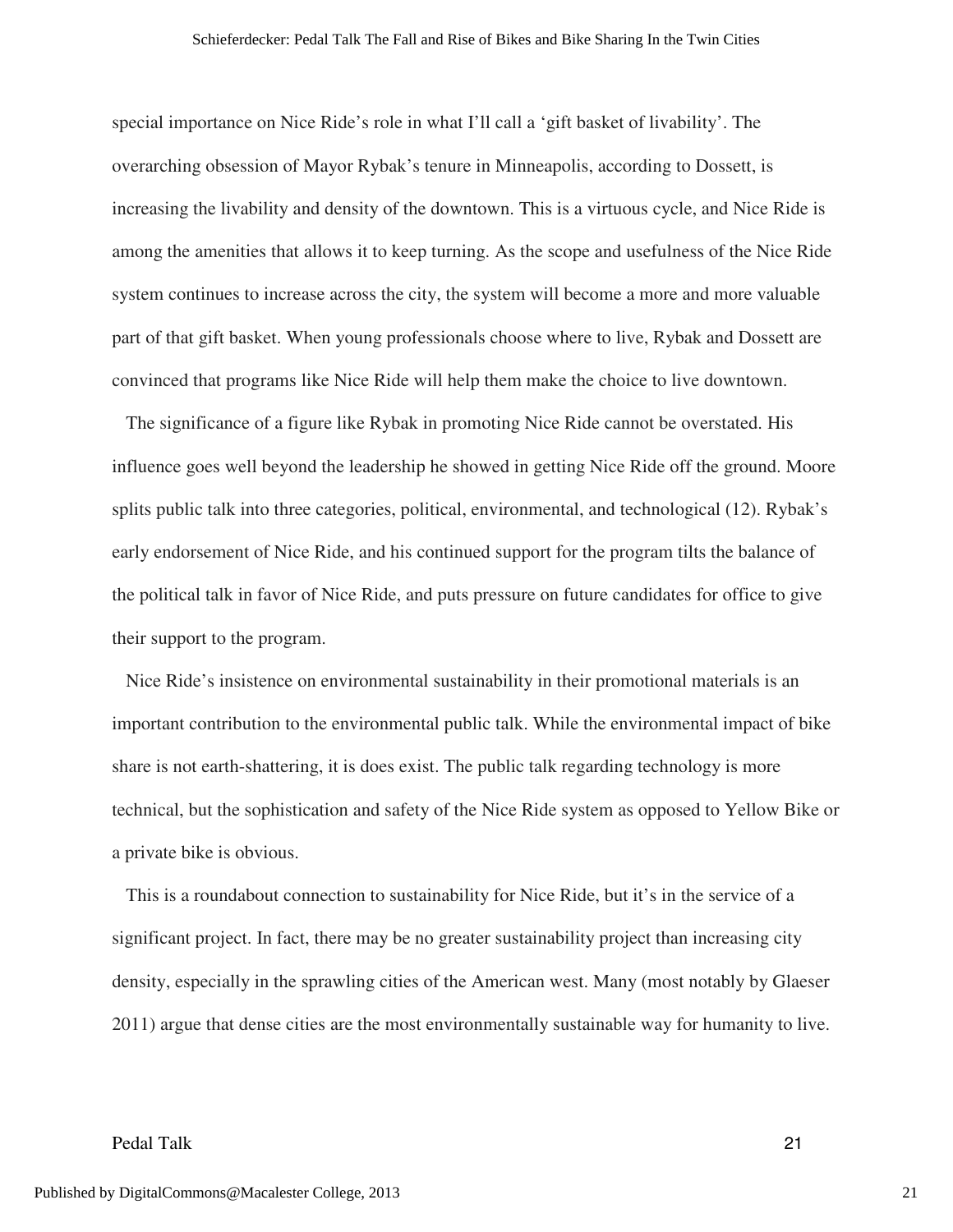If Nice Ride can make a meaningful contribution to increasing the density of downtown Minneapolis and Saint Paul, then its influence will have been significant.

 It's an open question what Yellow Bike's contribution to environmental sustainability has been. A lack of data makes it impossible to determine how many car rides the program replaced, or how many non-bike people were converted. It's similarly impossible to determine the exact detriment that Yellow Bike made to sustainability. While well intentioned, it seems reasonable to suppose that Yellow Bike ultimately hurt its cause more than it helped it due to the largely negative coverage that the program received. A resident of Saint Paul during Yellow Bike's fitful start might easily conclude that bike sharing was a bankrupt utopian idea that shouldn't be tried again. The meme of Yellow Bike's failure crops up in early coverage of the Nice Ride proposal. A reporter writing for the Twin Cities Daily Planet in 2009, referred to Yellow Bike as 'a disaster' (Behm 2009). While this is certainly not a wrong way to describe Yellow Bike, it was not the kind of publicity that Nice Ride needed. In articles or comments, Yellow Bike was repeatedly mentioned during the early coverage of the Nice Ride system. This amounts to exactly the kind of anti-sustainability public talk that presents a challenge to the sustainability story in some places. It could have been much worse in the Twin Cities.

 Without such strong leadership within the organization itself and support from the city government, it's not inconceivable that Nice Ride could in some way have been delayed or axed due to the spectre of the Yellow Bike failure. When people do not understand or know of the nuances to something, they reach for the closest available substitute. Yellow Bike is a poor ringer for bike sharing systems.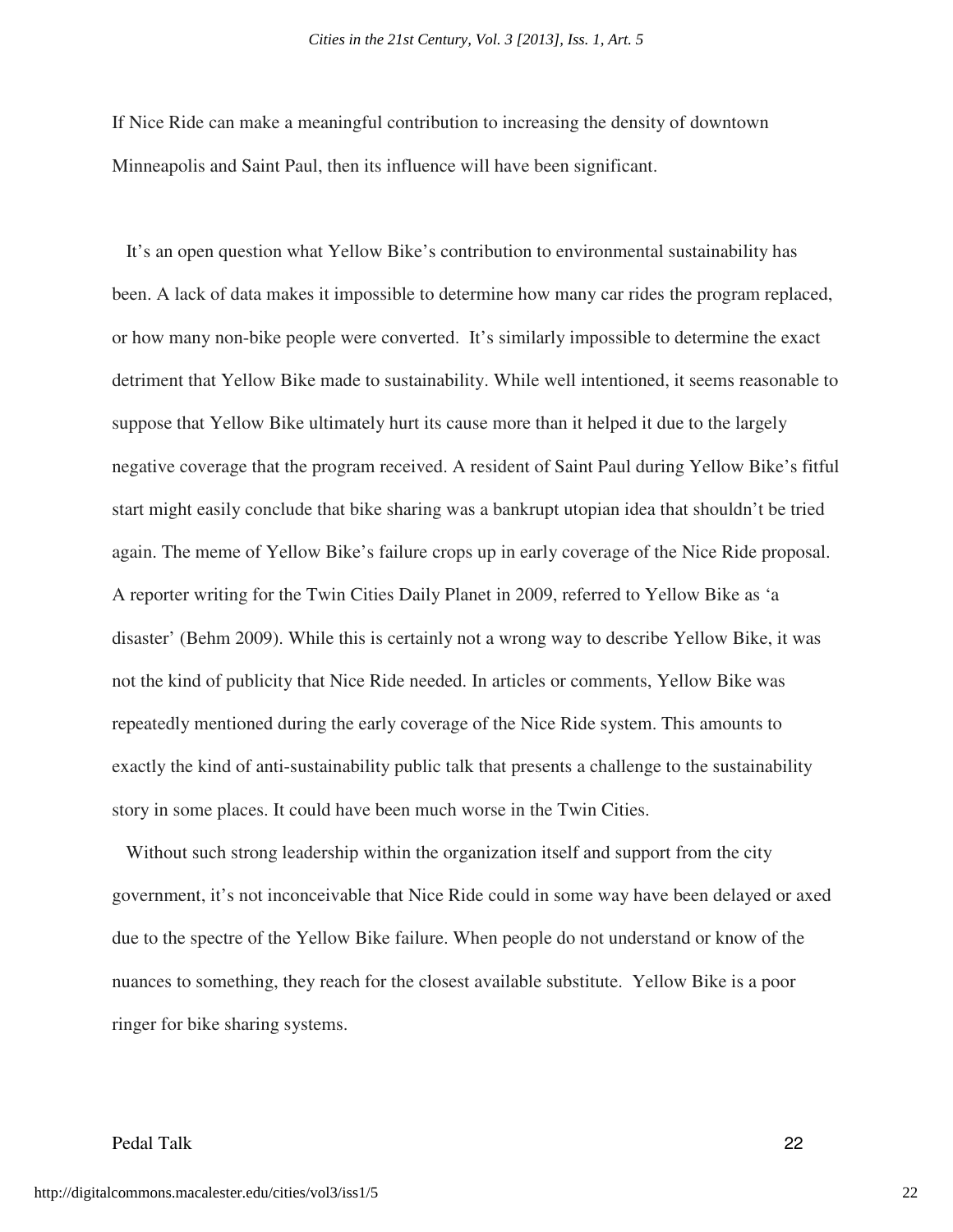#### **What Bike Share Offers Society**

The environmental benefit of bike share is comparably much easier to gauge than the social benefits. For one, the environmental benefits are (as noted very early on in this essay) a primary marketing point for Nice Ride in their public literature. The social benefits get short shrift. Fifth on the list is "More opportunities for healthy physical activity." Last is "A sense of civic pride". Nowhere is it noted what benefits low income residents can expect to receive from Nice Ride.

 This is in large part because Nice Ride does not intrinsically provide much benefit at all. One major barrier is cost. As discussed earlier, Nice Ride's high upfront cost might dissuade users of limited income. In the first season, Nice Ride imposed a \$200 hold on a user's account every time they took out a bike. That sum was intended as collateral to protect against theft, but it quickly became a big stumbling block for potential low income users. Nice Ride employees wasted hours convincing banks to remove holds that they had accidentally left on. Customers were unhappy. Even worse, the Nice Ride staff had evidently not considered that some prospective users, especially students, might use a debit card to check out a bike, and may not have \$200 in the account at all times. This provided another headache and sent potential users away discouraged. After the first season, Nice Ride knew that the hold was an issue, and lowered the fee to \$50. Still, problems persisted. For the 2012 season, the group acknowledged that the hold addressed a problem (theft) that didn't actually exist. In two years, it had never been collected, and it was removed for the third. Still, many people may still be misinformed about the hold and believe it to still be in place. Because of this and the subscription fee, Nice Ride has a reputation as an expensive mode of transit, even if it becomes extremely cheap with repeated use.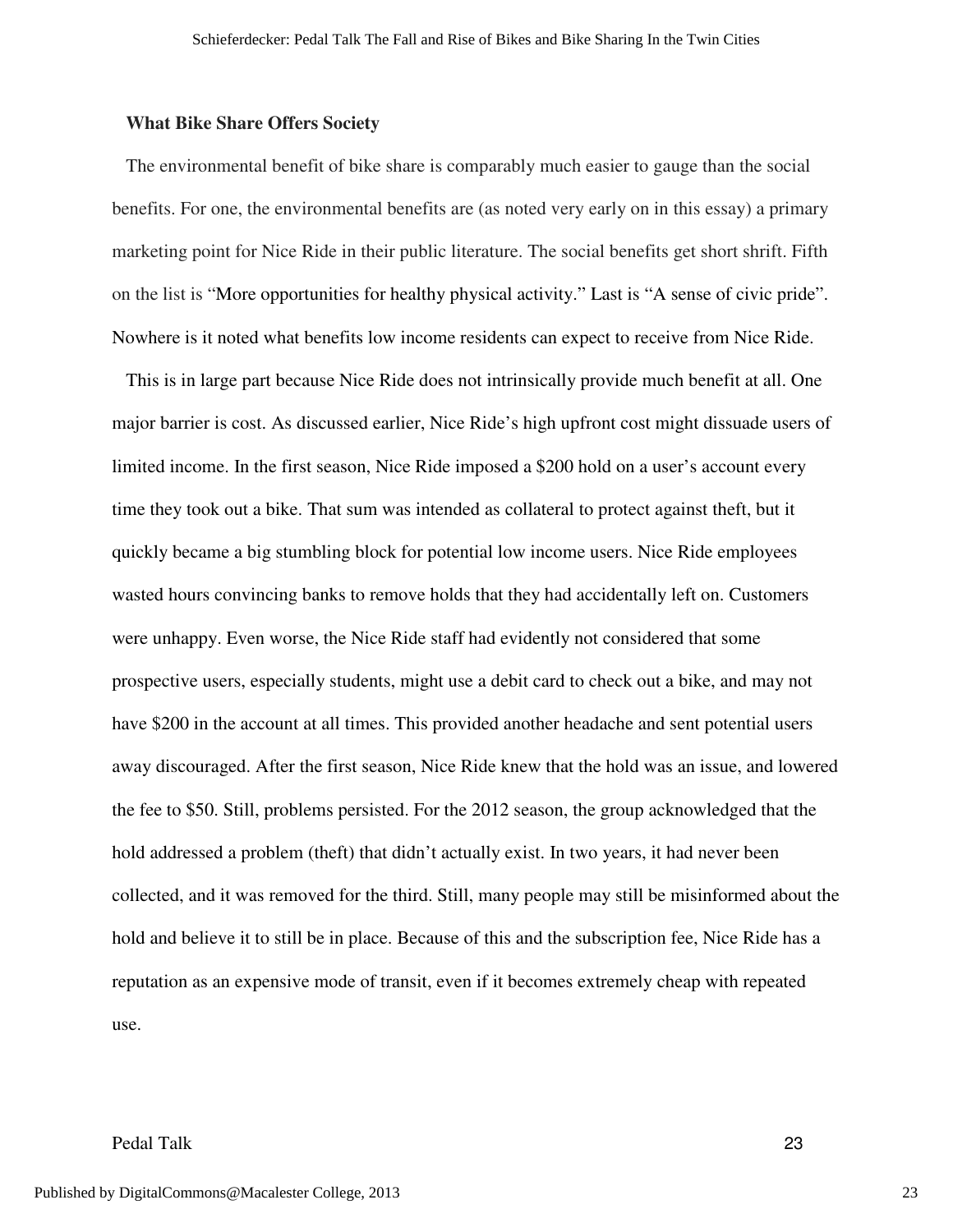Nice Ride also has an structural disadvantage in this case. Nice Ride is at its most useful for short trips in the central city. It primarily makes sense for businessmen and residents of the downtown, or busy, upscale areas like Uptown. It's best use is not evident in the less dense, less bustling, less wealthy neighborhoods of North Minneapolis or Phillips, where Nice Ride has struggled to gain traction.

 All of this said, Nice Ride has made solid efforts to appeal to different groups. Every year, it runs bike themed events across the city, and makes a point of giving away up to 600 free subscriptions to interested citizens of low income areas. Yet according to Bill Dossett, at most a third of these subscriptions ever see a single use. Dossett pointed to cultural attitudes towards biking that stigmatize bikes as 'the thing you get when you can't afford a car'. Whether or not this is a significant factor in the lack of usage of Nice Ride in low income areas requires detailed study beyond the scope of this essay, but brings up a valid question for future anthropological research.

 Dossett also mentions several allies of Nice Ride from low income areas, and credits these citizens with being strong advocates for bicycling and Nice Ride in their communities. The continued attention of Nice Ride, the expansion of stations in North Minneapolis after neighborhood pressure, and the planned expansions into Phillips this coming season show that Nice Ride is not giving up on the social sustainability side of their work quite yet.

 From the Yellow Bike perspective, however, Nice Ride could do much better. Jason Tanzman animatedly spoke about the work that his organization did in raising cycling awareness, appreciation, and knowledge in low income areas. He conceded that Nice Ride was trying, but suggested that they ultimately didn't have enough voices in their decision making structure from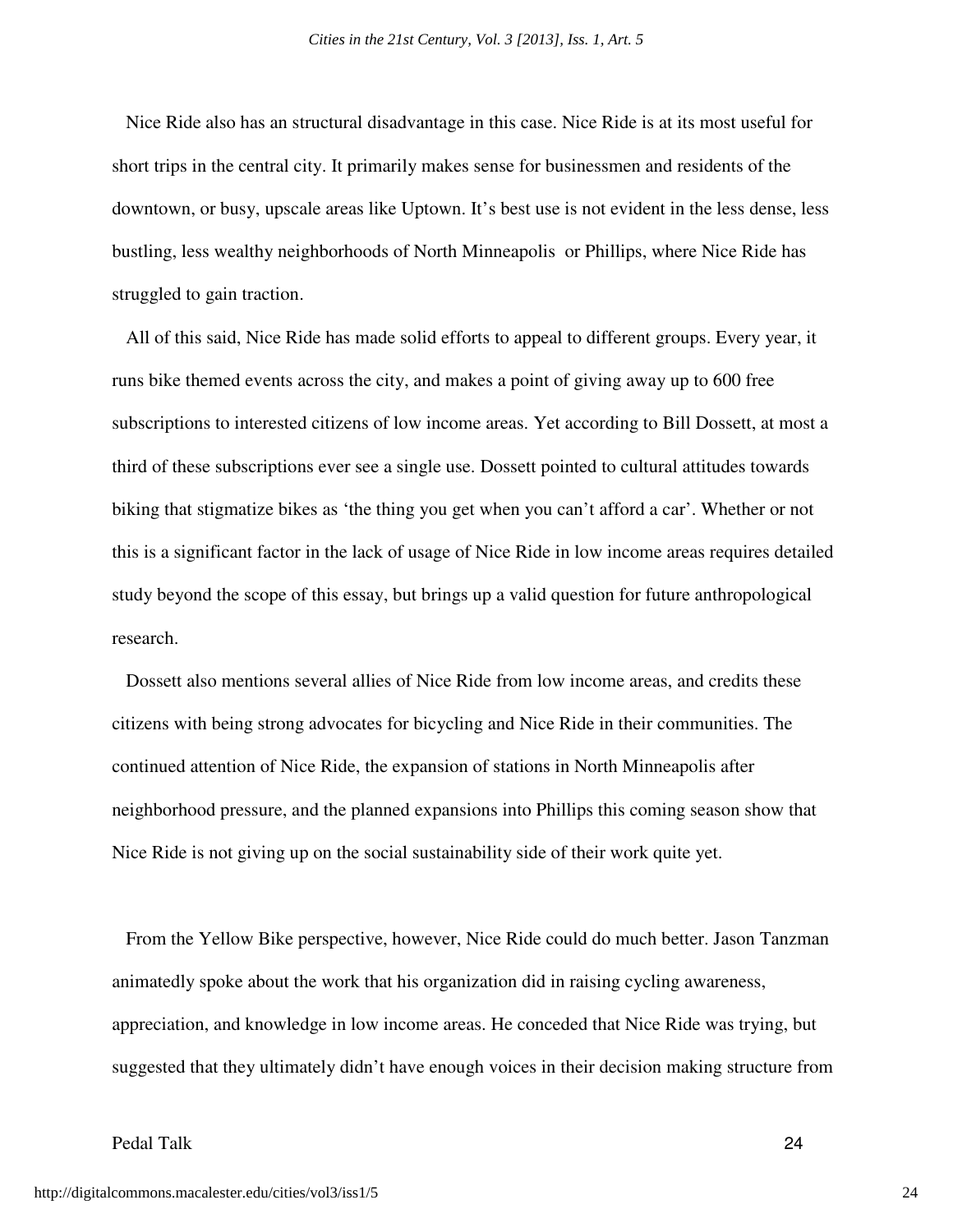underserved communities. In short, Nice Ride's outreach was well-meaning but ultimately not as effective as it could be.

 Here, Yellow Bike and its offspring speak from a position of strength. From the outset, Yellow Bike was tied directly to social sustainability efforts. The bikes used in the program were fixed up and maintained by participants in the SOCK youth program. The kids would learn valuable skills in tending to the bikes, and the activity would keep them off the streets. Meanwhile, the bike system was as egalitarian as possible, since it was all free.

 When the program rebuilt itself as a Hub system, the focus definitely shifted. Tanzman recognizes this, but emphasizes the low cost and the neighborhood character of Yellow Bike Hub, which made starting the program more easy and comfortable than getting into Nice Ride.

 Even though it is no longer a real bike share program, Cycles for Change (Sibley Bike Depot) have done a great deal of work in promoting bicycling and bolstering the public talk about it in low income areas. Bicycling can produce change, and Tanzman disputes the idea that low income areas are naturally less interested in bike share. He tells the story of two Somali men that he recently met who were intrigued by the Nice Ride station outside their apartment, but who didn't quite know how the system worked or whether it went to places they wanted to go. Outreach aside, this story suggests that the broader story of sustainability may eventually sweep citizens like these two men along with it. The need does exist.

 One final element of bike share that is uncertain, but possibly of large importance, is its impact on public health. The principle sponsor of Nice Ride is Blue Cross, Blue Shield of Minnesota, which funds bike share explicitly for public health reasons. A ride taken through Nice Ride is physical activity that many Americans desperately need. In reducing healthcare costs in the long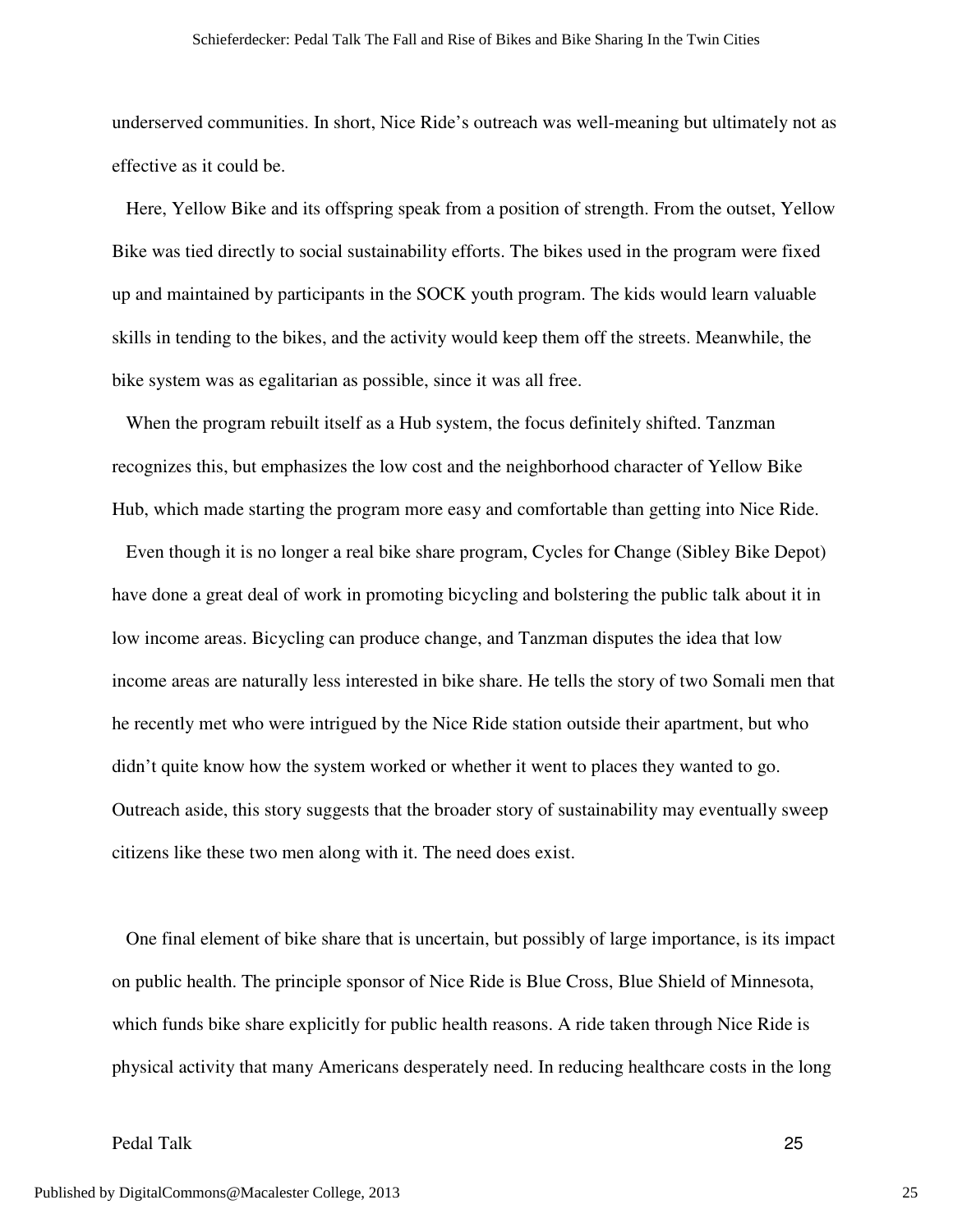run by promoting and providing opportunities to bicycle, Nice Ride could potentially save the metro region a significant amount of money. Again, this ties into the positive feedback loops that run on visibility and action. As Nice Ride grows, spreads the gospel, and converts followers, its impact on public health may eventually become quite significant. Here, Nice Ride has Yellow Bike solidly beat. It's scale is much larger, and it's permanence guarantees these benefits for the future.

#### **A Bright Future**

Nobody will likely confuse Nice Ride Minnesota with New York's massive Citibike, Paris' Vélib, or even D.C.'s Capitalbike. But nor should anyone confuse Nice Ride with Saint Paul Yellow Bike, or any of the defunct bike sharing systems of a decade ago. Bike sharing has turned a massive corner and across the world, it's becoming a standard part of the industrial urban fabric. Nice Ride Minnesota has had three increasingly successful seasons, and promises more in the future. Twin Cities residents have much to be proud of when they see the bright green bikes roll out each spring, or flitting around the streets in the summer. Bike sharing has a deep history in these cities, and was in many ways perfected and pioneered in them.

Through the case studies of Nice Ride Minnesota and Saint Paul Yellow Bike, we can answer the two questions posed at the beginning of this paper, that have guided my research and writing here. We can see how bike share works. Advances in technology and increased importance of sustainability in public talk have allowed modern bike share systems to succeed where their earlier counterparts failed. We can also see how bike share works *for us.* Environmentally, bike share benefits the public in ways beyond just the service itself. It promotes environmental sustainability by replacing car trips with bike trips, but also by contributing the amenities of the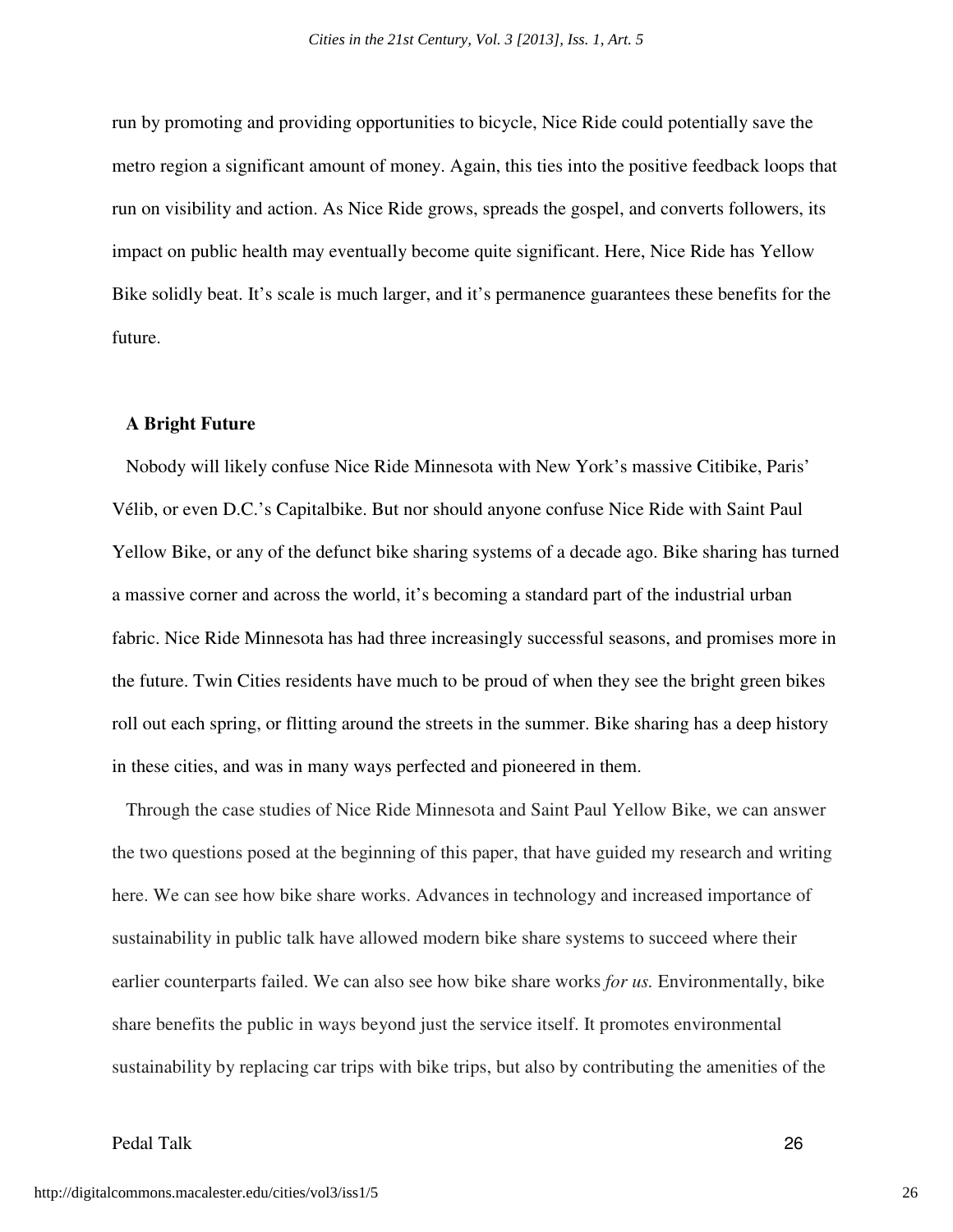inner city, creating an environment that will convince more people to live in a dense, sustainable manner. Socially, bike share has minor benefits for now, but with greater coverage and continued acceptance and awareness, programs like Nice Ride may take their place as a low cost transportation option for urban poor.

 The utility of a case study is that it provides a background from which we can examine other similar systems. In other cities around the globe, especially in the United States, a wide range of cities are weighing the benefits of bike sharing. The Twin Cities and their story of bike share are excellent starting points from which to explore systems like Denver's smaller scale program, or New York's planned behemoth. The lessons learned in the Twin Cities, whether about where true environmental gains can be found or what types of organizations and institutions are receptive to bike share are applicable elsewhere.

 Most importantly, the Twin Cities have much to contribute on the subject of the social sustainability of bike share. While Moore defines public talk as the sphere of politics, the environment, and technology, he has crucially ignored the social aspect of sustainability. The poor are often voiceless in sustainability issues, yet as the Yellow Bike and C4C example shows, biking outreach can have an impact in these communities. Programs like Nice Ride conduct vital outreach, but struggle to find minority voices for their leadership. The impact of bike share on social *and* environmental sustainability could be much greater if programs worked harder to involve underserved communities. In pairing two programs with emphasis on different elements of sustainability, the Twin Cities are able to paint in stark relief the deficiencies of one model or the other. Bike share programs starting up around the country will all doubtless adopt the modern Nice Ride model. They should pay special attention to the impact they will have on social sustainability and work to give those without a voice a spot in the public conversation.

## Pedal Talk 27

27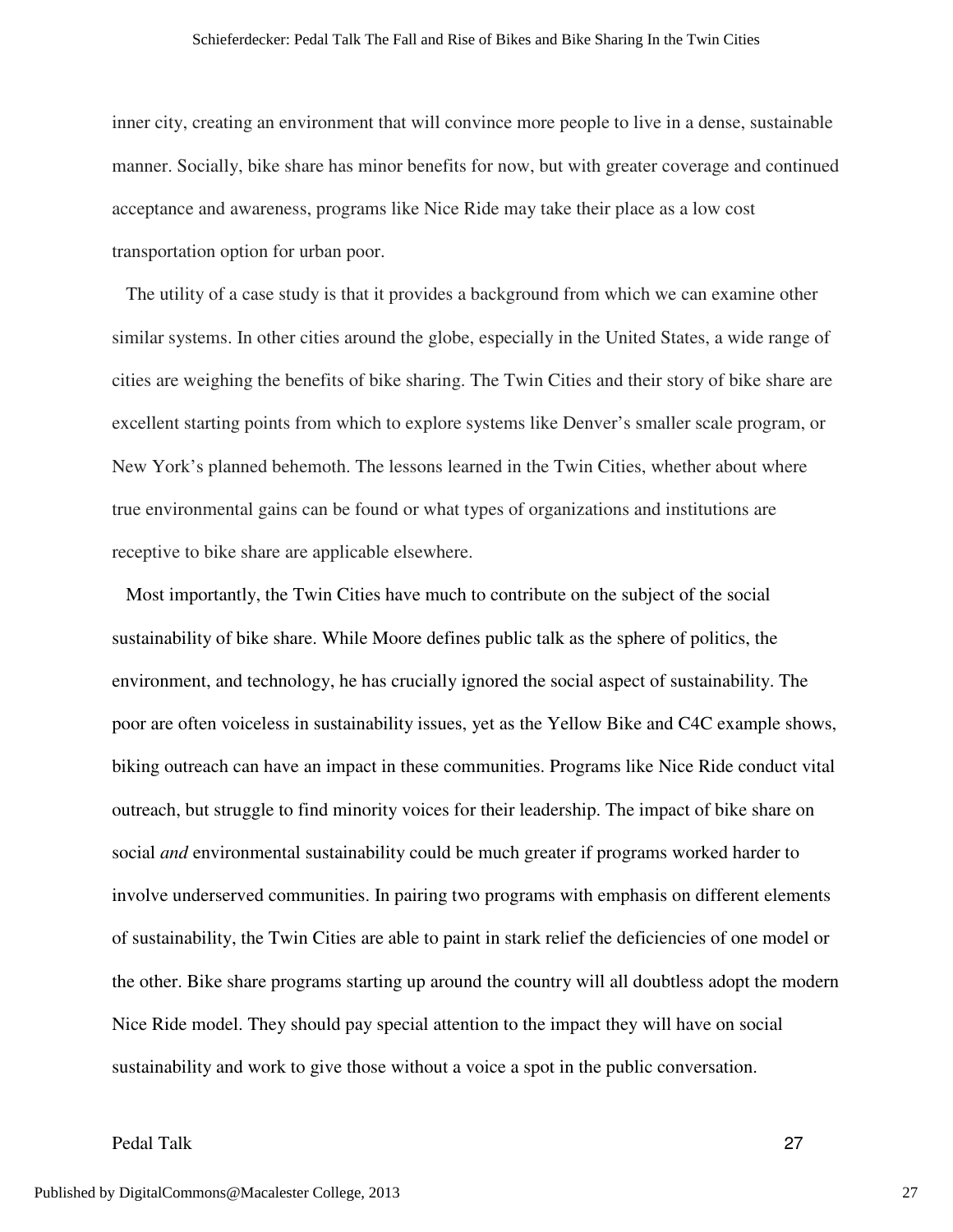Meanwhile in Minnesota, there is still much to learn and improve as well. But plenty of room for optimism. The cause of dense city living is moving forward. In the fall of 2012, Minneapolis approved the construction of a new residential high ride in the downtown.

 The green bikes began the 2012 season encased in ice, but as the temperature dropped in November, the system was taken down to avoid that fate from happening unintentionally. The third season was another successful one for Nice Ride. The direction of the discourse in the Twin Cities was more positive than ever before. The vile comments on Nice Ride's message boards largely faded away after the second season. Nice Ride use continued to grow and the system has further plans to expand for its fourth season. When the bikes roll out again in the spring, their message will be the same as ever, although the way we understand it now might be a little altered. Biking is back, and sustainability is here to stay.

#### **Bibliography**

ABBEY, ROSS. "Minnesota bike sharing system records a winning season." *Fresh Energy*. November 16, 2011. Date Accessed 2012/11/14. http://fresh-energy.org/2011/11/minnesotabike-sharing/

BEHM, JON. "Bike Sharing Planned for Minneapolis." February 8, 2009. Date Accessed: 2012/11/15. http://www.tcdailyplanet.net/article/2009/02/06/bike-sharing-plannedminneapolis.html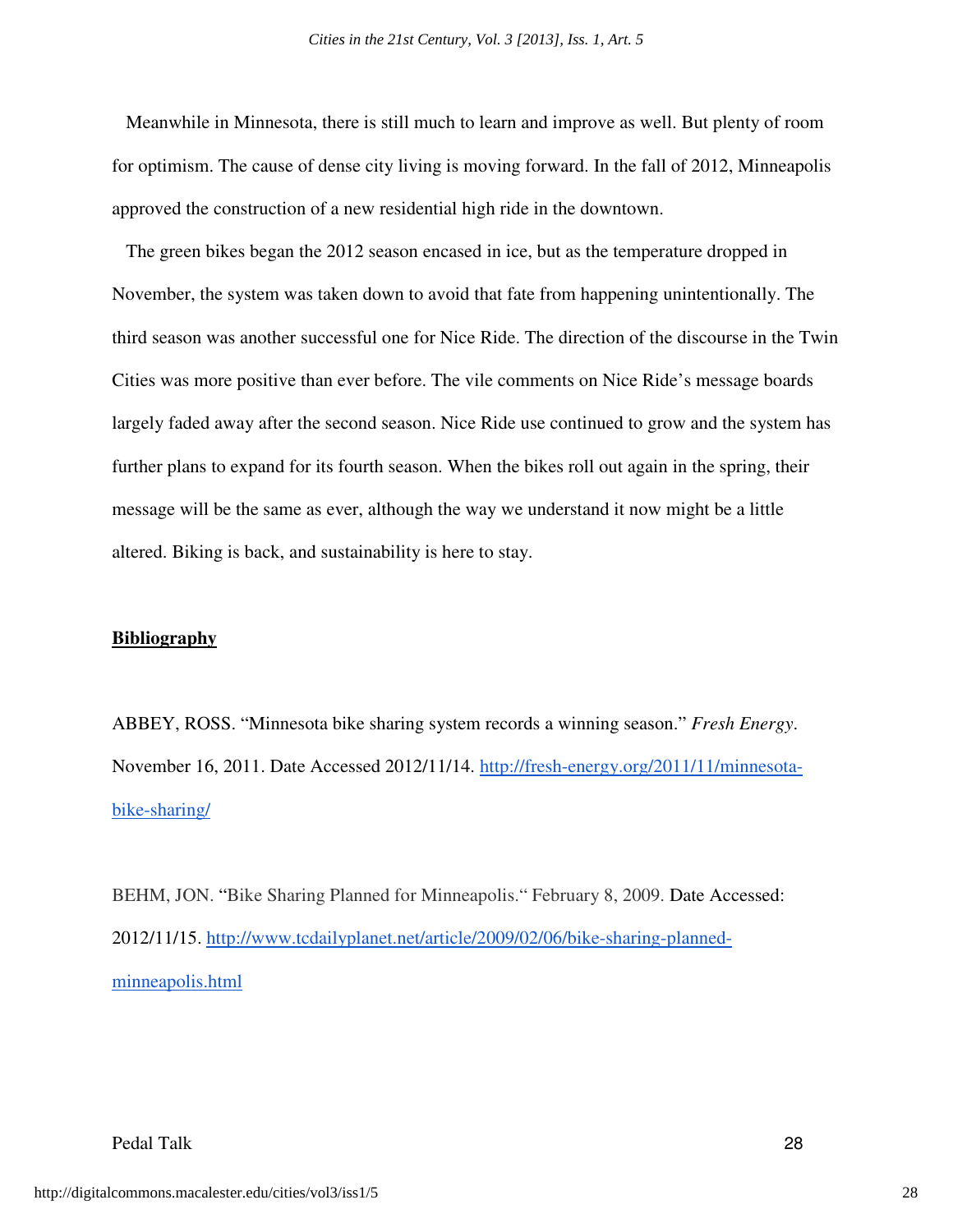BERGER, DANIEL. "Bikes just the ticket to ride; Trusting program to turn loose free orange bicycles on the streets of Tampa.." *Tampa Tribune (Florida).* June 10, 2006. Date Accessed: 2012/11/15. www.lexisnexis.com/hottopics/lnacademic.

BOXMEYER, DAN. "St. Paul Bikes Go Really Fast—But to Where?." *Saint Paul Pioneer Press (Minnesota).* September 13, 1995. Date Accessed: 2012/11/15. www.lexisnexis.com/hottopics/lnacademic.

ERLANGER, STEVEN and BAUME, MAIA DE LA. "French Ideal of Bicycle-Sharing Meets Reality." *The New York Times.* October 31, 2009 Saturday Correction Appended . Date Accessed: 2012/11/14.

http://www.nytimes.com/2009/10/31/world/europe/31bikes.html?pagewanted=all&\_r=0.

FISHMAN, ELLIOT, WASHINGTON, SIMON AND HAWORTH, NARELLE. 2012. "Barriers and facilitators to public bicycle scheme use: A qualitative approach." Transportation Research: Part F 15, no. 6: 686-698. Academic Search Premier, EBSCOhost (accessed October 18, 2012).

FRIEDMAN, STEVE. "#1 Bike City: Minneapolis." *Bicycling.* Date Accessed: 2012/11/15. http://www.bicycling.com/news/featured-stories/1-bike-city-minneapolis

GLAESER, EDWARD L. 2011. *Triumph of the city: how our greatest invention makes us richer, smarter, greener, healthier, and happier*. New York: Penguin Press.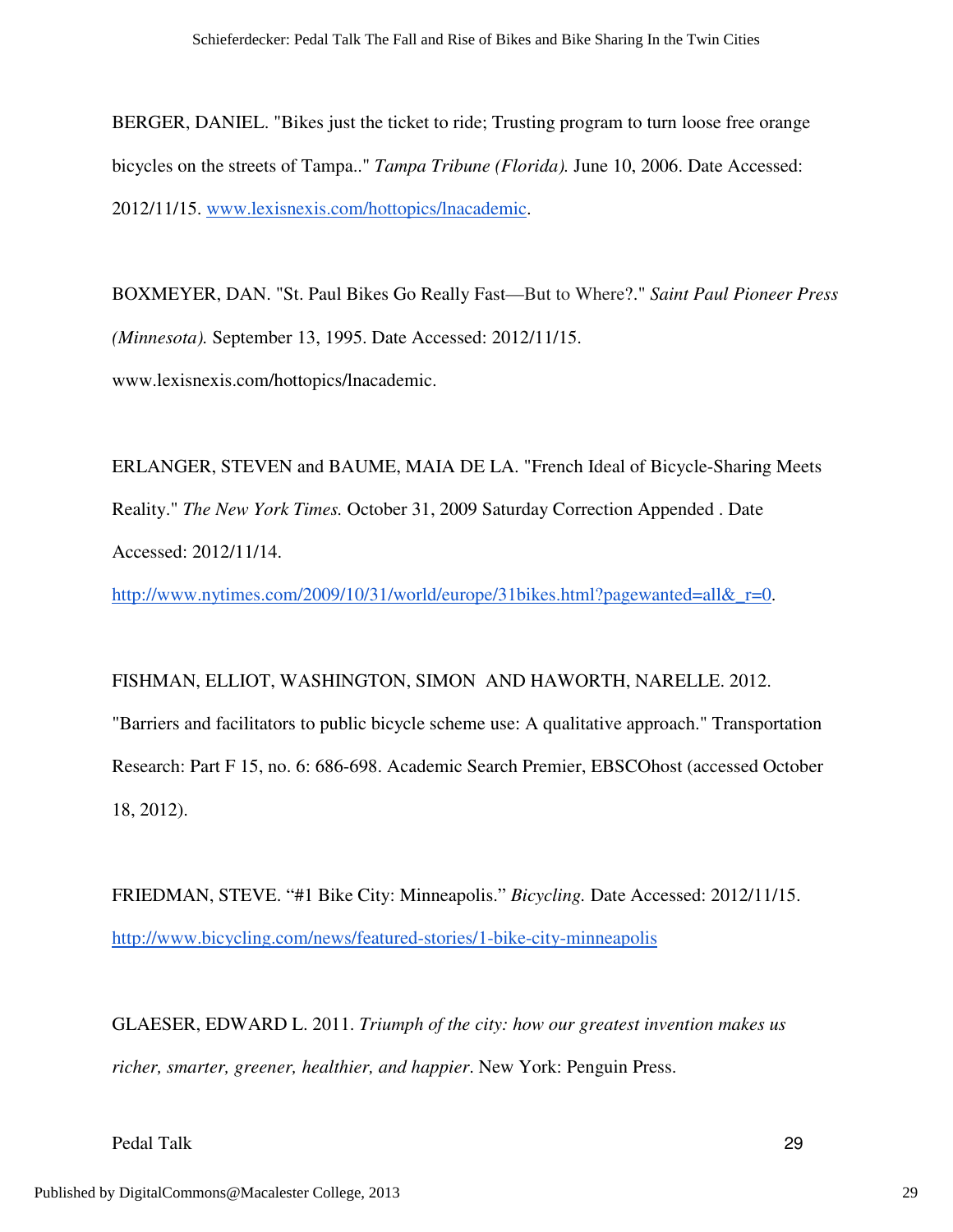HALL, LANDON. "Bike Experiment Fails in Portland." *Associated Press Online.* September 25, 1997. Date Accessed: 2012/11/15. www.lexisnexis.com/hottopics/lnacademic.

MOORE, STEVEN A. 2007. *Alternative routes to the sustainable city: Austin, Curitiba, and Frankfurt*. Lanham: Lexington Books.

NELSON, TIM. "Yellow bikes go into hibernation for winter; volunteers plan to get more cycles onto the streets in spring." *Saint Paul Pioneer Press (Minnesota).* November 17, 1995. Date Accessed: 2012/11/15. www.lexisnexis.com/hottopics/lnacademic.

NELSON, TIM. "Yellow bikes back, with a shift in philosophy." *Saint Paul Pioneer Press (Minnesota).* Date Accessed: 2012/11/15. www.lexisnexis.com/hottopics/lnacademic.

NICE RIDE MINNESOTA. (@niceridemn) "274,045 – thanks everyone, see you in April!" 8:23 PM, November 4th, 2012. Date Accessed 2012/11/14.

https://twitter.com/niceridemn/status/265308435145437185

NICE RIDE MINNESOTA. "Our Story" *Nice Ride Minnesota*. Updated Yearly. Date Accessed 2012/11/14. https://www.niceridemn.org/about/

NICE RIDE MINNESOTA. "Nice Ride Subscriber Survey -Summary Report - Nov/1/2010.**"**  *Nice Ride Minnesota.* Date Accessed: 2012/11/15.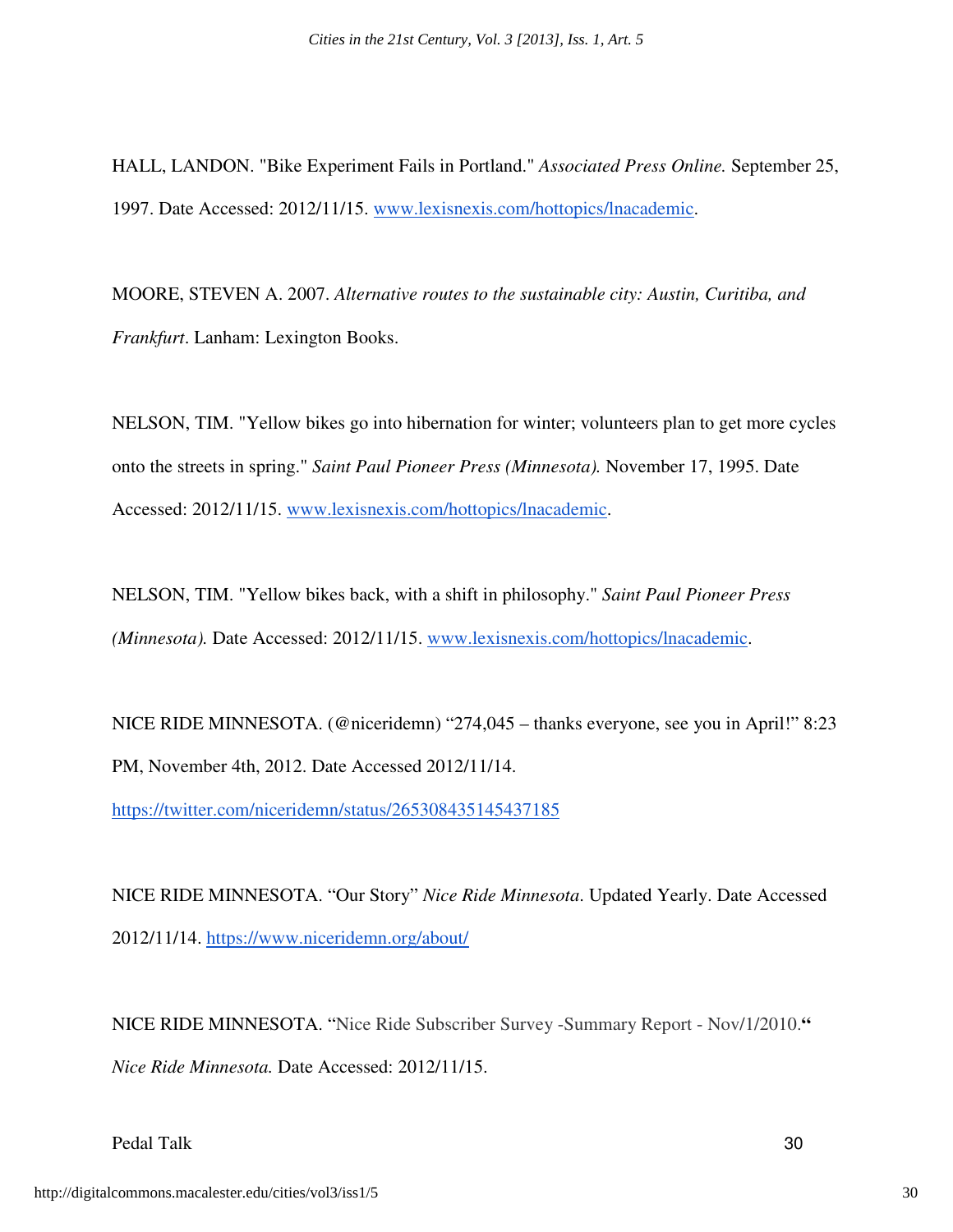http://appv3.sgizmo.com/reportsview/?key=102593-416326-

6d13ea0276ea0822c9f59f4411b6c779

OJEDA-ZAPATA, JULIO. "Coalition's act of faith puts bikes up for grabs." *Saint Paul Pioneer Press (Minnesota).* September 2, 1995. Date Accessed: 2012/11/15. www.lexisnexis.com/hottopics/lnacademic.

OJEDA-ZAPATA, JULIO. "Citizens challenge coalition's hopes by failing to return its yellow bikes." *Saint Paul Pioneer Press (Minnesota).* September 8, 1995. Date Accessed: 2012/11/15. http://www.lexisnexis.com/hottopics/lnacademic/

'ONE-EYED-JACKS'. November 18, 2010.

https://www.niceridemn.org/news/blog\_post\_title/?blog\_post\_id=26#comment\_204

PORTNEY, K.E., and BERRY, J.M. 2010. "Participation and the pursuit of sustainability in U.S. cities". Urban Affairs Review. 46 (1): 119-139.

PUCHER, JOHN, BUEHLER, RALPH, and SEINEN, MARK. 2011. "Bicycling renaissance in North America? An update and re-appraisal of cycling trends and policies." Transportation Research Part A: Policy & Practice 45, no. 6: 451-475. Academic Search Premier, EBSCOhost (accessed October 17, 2012).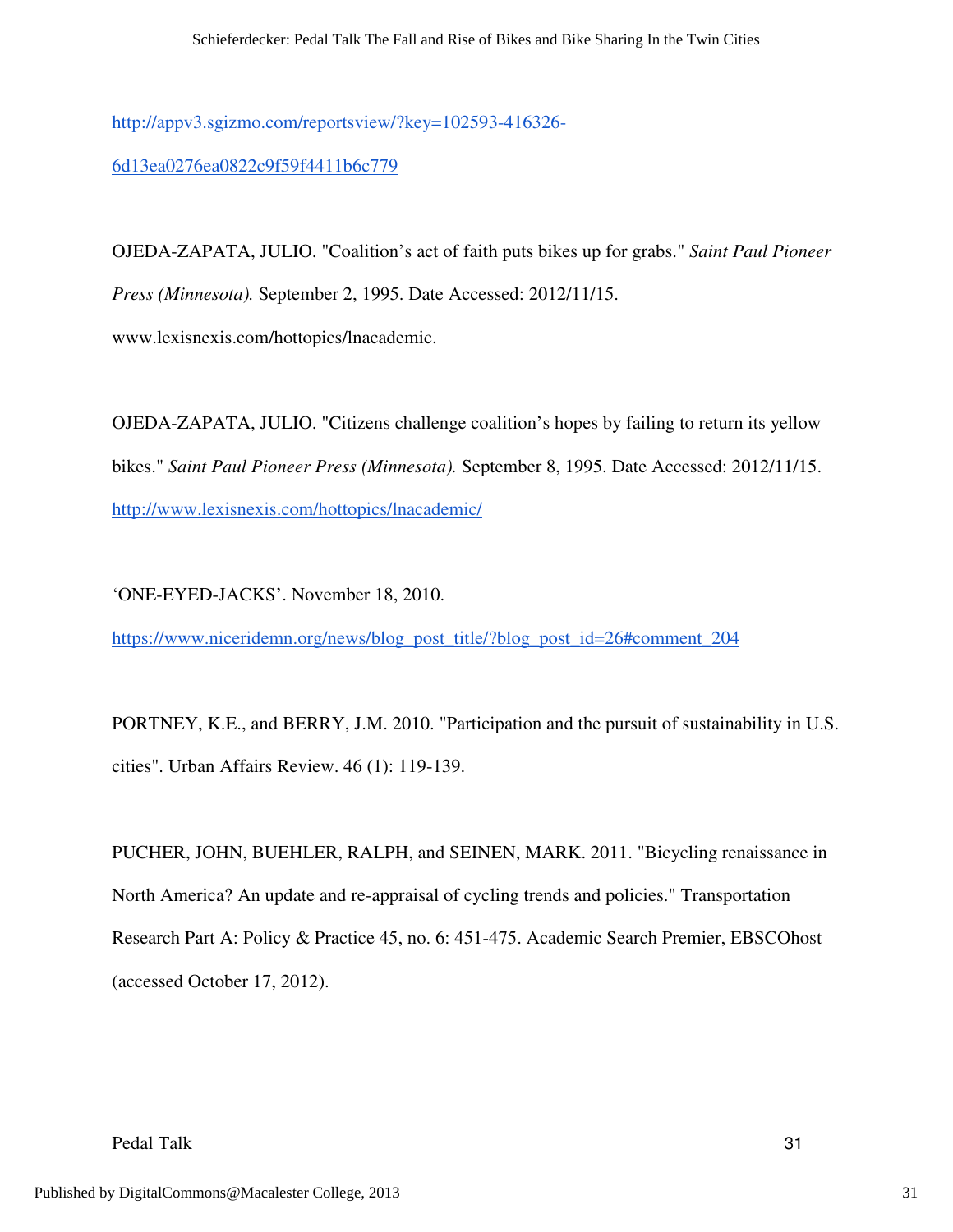SIERRA CLUB. "Pedaling to Prosperity." *Sierra Club, Beyond Oil.* Date Accessed: 2012/11/15. http://www.sierraclub.org/pressroom/downloads/BikeMonth\_Factsheet\_0512.pdf

SOOD, SUEMEDHA. "Bike sharing around the world." *BBC Travel*. September 9, 2011. Data Acessed 2012/11/14. http://www.bbc.com/travel/blog/20110909-travelwise-bike-sharing-aroundthe-world

SOUCHERAY, JOE. "Yellow Bikes Belong on the Yellow Brick Road." *Saint Paul Pioneer Press (Minnesota).* September 20, 1995. Date Accessed: 2012/11/15. www.lexisnexis.com/hottopics/lnacademic.

VARS, MITCH. "2010 Season Comes to a Close With over 100,000 Rides." *Nice Ride Minnesota.* November 9, 2010. Date Accessed: 2012/11/14. https://www.niceridemn.org/news/2010/11/09/26/2010\_season\_comes\_to\_a\_close\_with\_over\_1

00000\_rides

WORLD COMMISSION ON THE ENVIRONMENT AND DEVELOPMENT. 1987. *Our common future*. Oxford: Oxford University Press.

WHANNELL, PATRICIA, WHANNELL, ROBERT, AND WHITE, RICHARD. 2012. "Tertiary student attitudes to bicycle commuting in a regional Australian university". International Journal of Sustainability in Higher Education. 13 (1): 34-45.